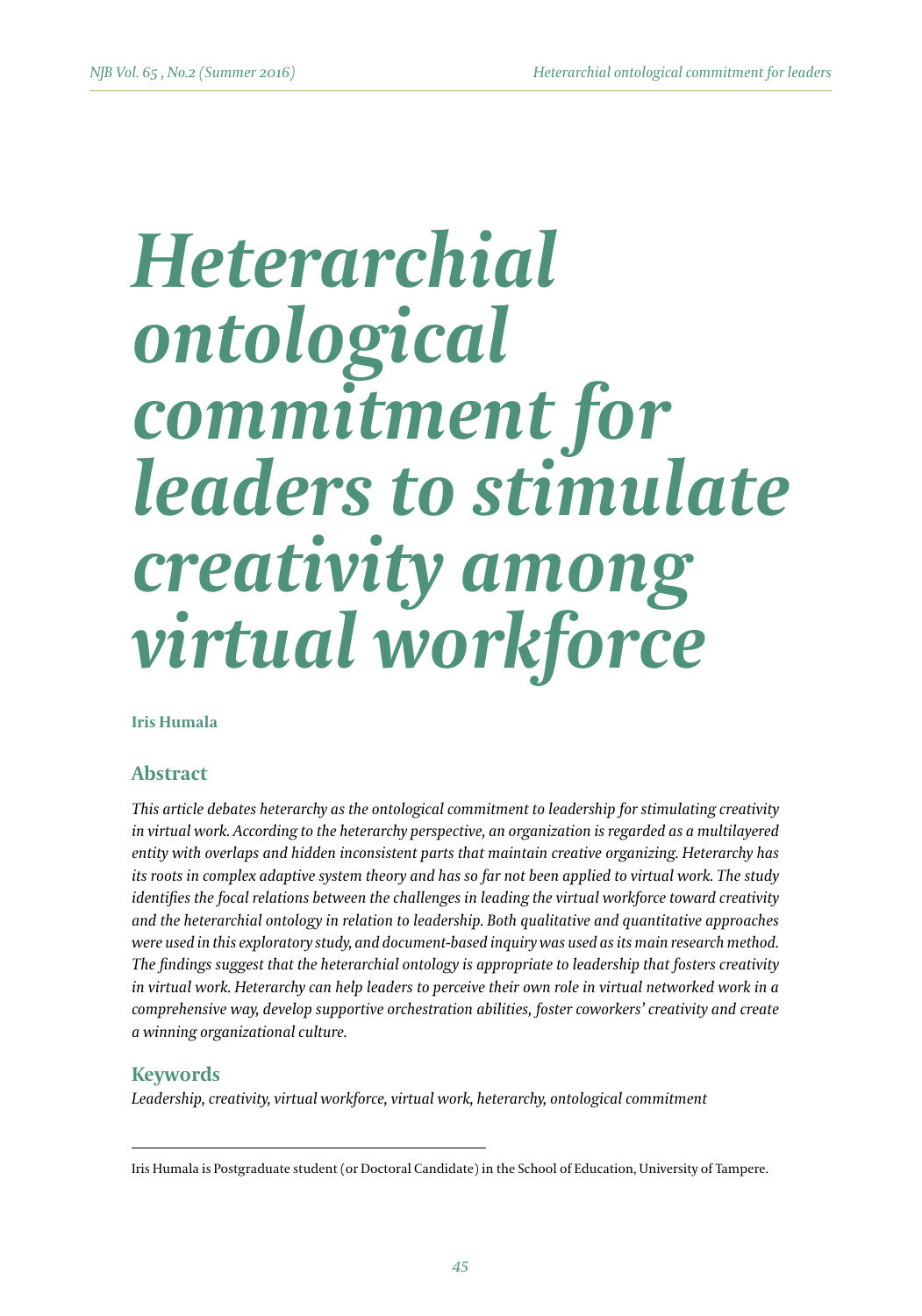# **1. Introduction**

The question "How do you manage people whom you do not see?" has occupied scholars' minds since the 1990s (Handy 1995; Jarvenpaa & Leidner 1999; Wakefield et al. 2008). Managing people remotely creates special demands for leaders to understand the human consciousness and spaces between people (Panteli & Chiasson 2008); to support collaboration; to create an ongoing, cross-sectional dialogue among people and encourage respect; and to stimulate initiative, individual and collective creativity, and passion for work (Hamel & Breen 2007). This requires a new kind of leadership, and leaders who understand creativity and leading creativity at work and how foster it in the interaction between technology and human creative processes as a strategic business challenge. This also requires new ways to use ICT in organizational learning and leadership, to stimulate seeing things in new ways, to improve the commitment of leaders and their coworkers toward a common goal and everyone's healthy and happiness, and understand the potential effects of these technologies on the leadership dynamics (Avolio et al. 2014; Nemiro 2004, p. 283). To date, scholars have focused primarily on leadership in virtual teams and on understanding modern technology and using it in leadership (Avolio et al. 2014; Jarvenpaa & Leidner 1999; Jenster & Steiler 2011; Zimmermann et al. 2008). This paper addresses a new perspective: leadership that stimulates creativity in virtual work. Virtual work refers to the present way of working with people in collaborative networks in different geographical locations, communicating both face to face and using information and communication technology (ICT) to manage business processes.

Virtual work context reconceptualizes traditional leadership thinking, which has its roots in objectivist ontology and positivist epistemology underlining that outside reality operates apart from people's conceptions and beliefs about it (Houglum 2012). Virtual work calls for a nondualistic ontology and a subjectivist and processual ontology. A nondualistic ontology emphasizes that people's inner and outer worlds are connected to each other, and a subjectivist and processual ontology regards reality as a social construction and leadership as a continuous social flow (Crevani et al. 2010). Therefore, leaders of virtual workforce need to reflect their values and choices, and find such a leadership philosophy that supports successful collaboration and positive outcomes in virtual networked work. Because flourishing collective creativity requires reflective commitment from different contributors (Lipman-Blumen & Leavitt 2009) and time (Uusikylä 2012), and virtuality creates a socially constructed context in which leadership is fully integrated, there is a need for a more integrative ontology for virtual creative work to thrive (Drath et al. 2008).

This article aims at debating whether heterarchy is applicable as the ontological commitment to leadership for stimulating creativity in virtual work. An ontological commitment in a knowledge-based system, like leadership in virtual work, means that people can communicate about a domain of discourse without necessarily operating on a globally shared theory (Gruber 1995, Waterson & Preece 1999). According to Gruber (1995), "an agent commits to an ontology if its observable actions are consistent with the definitions in the ontology." Heterarchy refers to the lateral coordination of organizational diversity, to both a structure and a condition, and to the relation of elements to one another when they are unranked or ranked in numerous different ways (Crumley 1995). The heterarchy perspective, rooting in complex adaptive system (CAS) theory (Holland 2006), has so far not been applied to virtual work. This is despite the fact that virtual work in networks resembles CAS, including groups that have been self-organized as networks of relationships toward a common interest (Wheatley 2010, p. 227). CAS have been characterized as open, evolutionary networks of interacting,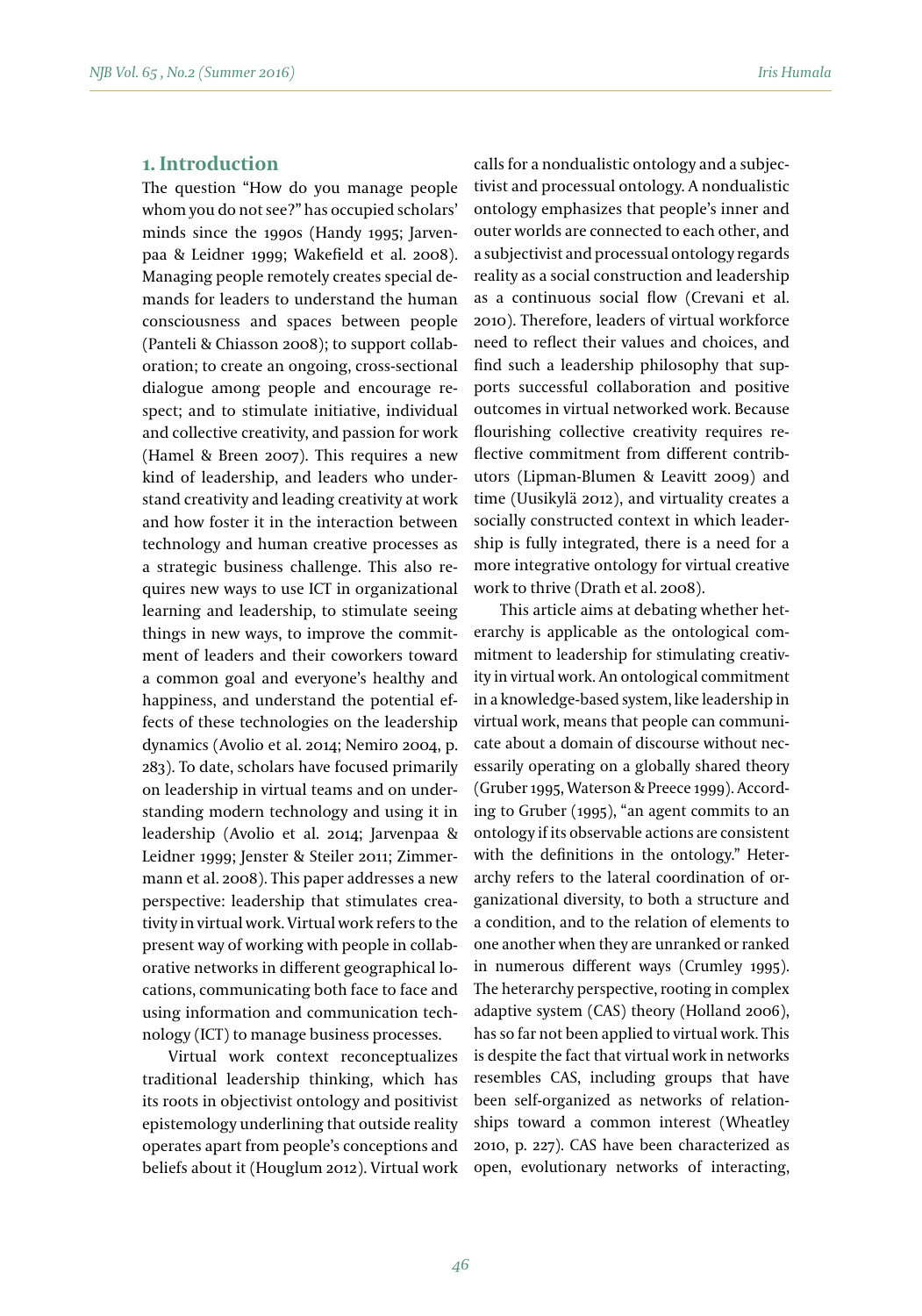interdependent agents who have a common outlook and who are able to solve problems creatively (Uhl-Bien et al. 2007).

This article deals with the following questions: What are the focal challenges for leading the virtual workforce toward creativity? What are the central attributes of heterarchy (AH) in relation to leadership? What are the focal relations between leadership toward creativity in virtual work and heterarchy as the ontological commitment to leadership? By way of these focal relations this study focuses on finding out the applicability of the heterarchial ontological commitment to leadership toward creativity in virtual work.

The next section introduces the extant research knowledge in this field of inquiry. The subsequent sections describe the methodology and the findings of the study. Finally, the last section concludes the paper.

#### **2. Literature**

This study positions itself in the leadership philosophy and the ontological foundations of leadership toward creativity in virtual work. It is part of a research project incorporating business-oriented and pedagogical thinking in leadership. The research pays attention to the processes that occur at multiple levels of virtual work, and how leaders influence the underlying processes and dynamics that lead to organizational outcomes (Dinh et al. 2014). This multifaceted approach aims at advancing the success of organizations and their staff.

#### 2.1 Virtuality and virtual work

Virtuality represents an organizational context where all the system properties develop and emerge (Zohar 1997, p. 52) and into which leaders and their coworkers need to assimilate to act successfully. According to Sharpnack (2005, pp. 39–52), a context "explains what is going on in the complex interactions that occur among ourselves and those around." Virtuality can be regarded as a holistic organizational form with operations organized virtually at the level of the whole organization (Parjanen 2012, pp. 73–74). It covers individual remote work contexts and virtual teams, organizations and customers, users and suppliers in networks, mixing face-to-face with computer-mediated interactions. Virtuality is related to the real, the possible, and the actual, and it covers a multitude of heterogeneous forces, tendencies, continuous and discontinuous events related to organization and the "objects" it tries to organize (Linstead & Thanem 2007, p. 1485).

Virtual work is actualized in dynamic networks not directed from the top down. Therefore, in studying the ontology of its leadership, the focus of the study is the whole network, even as people work with individual parts or isolated problems (Wheatley 2010, p. 180). A network means not only its nodes and connections but also the webs of networks of interactions or flow, including the work community—the complex context with multilevel patterns and social relations (Clippinger 1999; Weil 2009). Virtuality as a work context can be described as a continuous dynamic bundle of processes consisting of circles of circles within circles (Zohar 1997, p. 132); each circle or network consists of smaller networks or teams of people, and each network works together in a large network. According to Zohar (1997, p. 55), each node in the network has both a particle-like and a wave-like aspect simultaneously. The particle-like aspect represents its actuality, and the wave-like aspect denotes its further group potentiality. Vision cocreation (Nie & Kosaka 2014) can be seen as one manifestation of the group potentiality aspect of each node in the network, thereby allowing individuals to flourish both as individuals and members of larger creative groups without any juxtapositions.

#### 2.2 Fostering creativity in virtual work contexts

Here, creativity is seen as an everyday collective course of action for everyone in an organ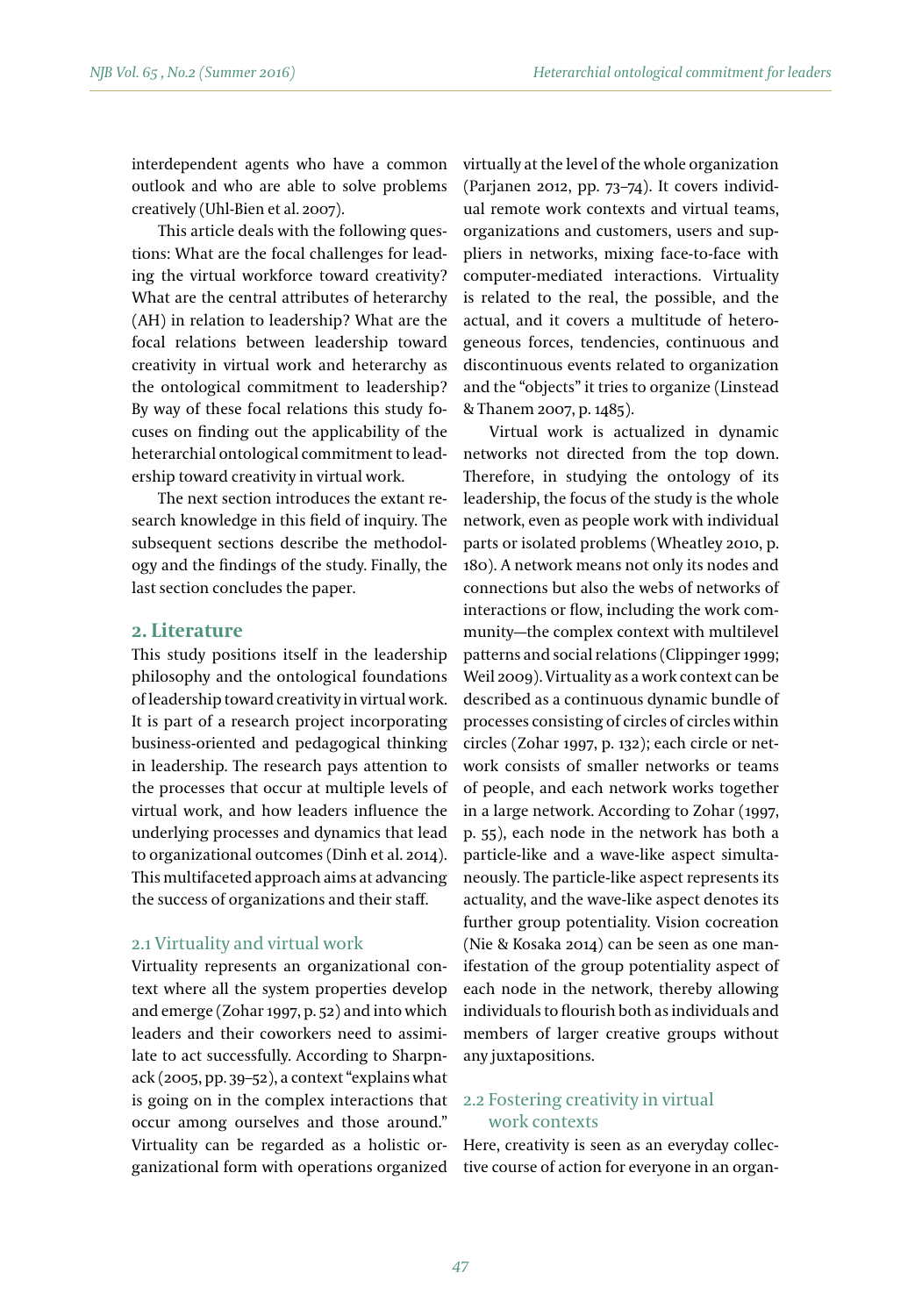ization— not only for the creative talents. Echoing Amabile (1998), when creativity is killed, an organization loses a potent competitive weapon that enables it to create new ideas, and it can also lose the energy and commitment of its people. Creativity is a process and a social system that originates from personal predisposition and a hospitable social context and that produces novel and useful outputs (Csikszentmihalyi 1999). As for virtual work contexts, they call specifically for sociocultural and collective creativity (Hämäläinen & Vähäsantanen 2011; Sawyer & DeZutter 2009), which is rooted in Vygotsky's (1978) sociocultural approach. Collective creativity consists of individual knowledge domains and a field of informed experts (Csikszentmihalyi 1999), and it occurs in a social context where people collaborate and engage in verbal and nonverbal interaction. Then there is an idea of organizational creativity that arises from a valuable and useful new product, service, thought, procedure, or process created by individuals working together in a complex social system (Woodman et al. 1993). In online social interaction, especially problem solving, creative cognition and interaction are vital in understanding creativity (Amabile 1998; Drazin et. al 2008; Wheeler et al. 2002).

Leading scholars and practitioners have emphasized focusing on people, the power of direction, and achieving meaningful progress toward excellence in leading toward creativity (Amabile & Kramer 2010; Bass & Avolio 1993; Catmull & Wallace 2014). For organizations and leaders this means generating work where people transform the outside world not only to earn their living or make profit find creative solutions to their everyday tasks and their longer-term goals, and have a sense of belonging to a community (Countlett 2011, p. 240; Handy 1995; Zhou & Shalley 2008). This requires supporting coworkers' intrinsic motivation, passion at work, communal and individual flourishing, engagement, the ability to safely express one's own voice and try

something that may fail, and create a feeling that everyone's contribution is valued (Amabile & Kramer 2010; Catmull & Wallace 2014). This is how organizations and their leaders can motivate people to want to use their creativity and provide their best expertise to the organization to create new ideas and replace ineffectual organizational activities (Huuhka 2010, 61).

Several research findings support a systems approach and the need for interconnected and systemic leadership to stimulate creativity (Johannessen & Skålsvik 2013; Werhane 2007). Respecting and fostering the individual and collective creativity of people inside and outside organizational, geographical, and technological boundaries is an immense strategic challenge for leaders in virtual work. In virtual work contexts, this requires connections between the actual organization and the virtual whole (Linstead & Thanem 2007). Because knowledge is dispersed among people in networks, and organizational imagination and creativity develop through a combination of individual and group efforts, leaders in virtual work need to constructively and persuasively support continuity between actors (Davis 2006). The leader's ability to pay attention to network dimensions (Garcia 2014) is crucial to create a love of learning, discovery, and resilience, and to improve relationships and productivity. It requires combining single persons' creativity with groups' collective creativity to energize all possible potential for innovations (Sawyer & DeZutter 2009). However, the fostering of coworkers' creativity from a distance has also been questioned, especially in regard to leading creative talents. Huuhka (2010, p. 140) argues that a strong, positive presence is needed to lead such talents.

The ability to uncover what is unseen and to understand its nature is vital for leaders of virtual workforce. The sense of separation among people is described through virtual spaces or distances, which represent a type

*48*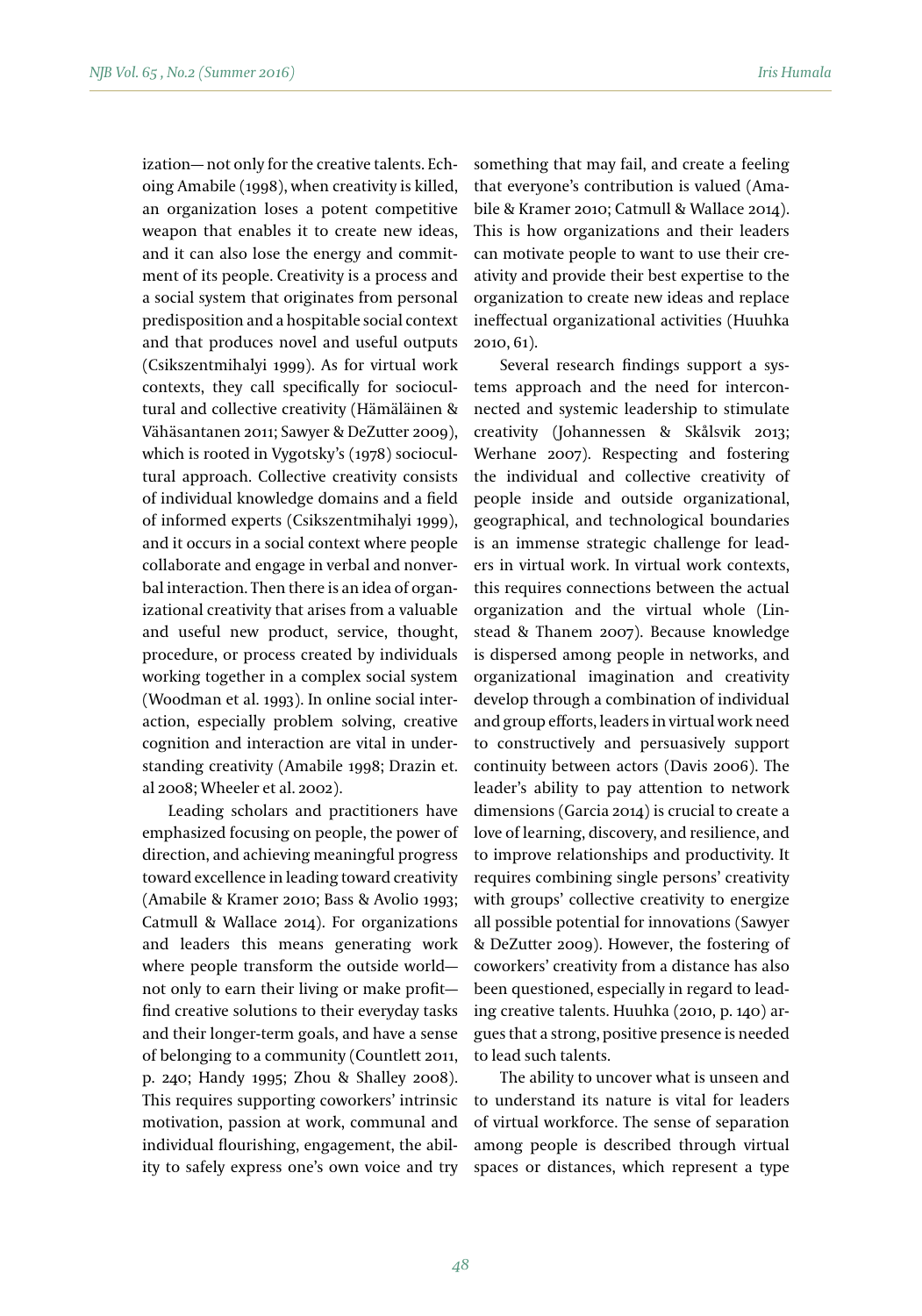of nonlinearity in complex virtual systems (Goldstein 2008; Rosen 2009); silence and breaks in communication and their meanings (Panteli & Fineman 2005); or "hidden barriers," misconceptions, and assumptions that impede us without our knowledge and that can hinder creative problem solving (Catmull & Wallace 2014, p. 169). This makes it crucial for leaders to understand the quality of virtual relationships as unseen connections between people and the ways how to exploit them during interaction (Agrifoglio & Metallo 2011; Zimmermann et al. 2008). Previous research has highlighted the fact that in the complex and multidimensional virtual work context, leadership emerges with the processes and understanding of the dynamics of the whole system, with a special focus on intelligence at all levels and organizing around intelligence (Thow 2007).

In the latent leadership approach—a way to "walk the talk"—the presence of the leader becomes latent when orchestrating the network. The "latent mind" may include the understanding of leadership as a system of behavior—that is, group behavior that contains complex relationships rather than the behavior of an individual (Metcalf & Benn 2013). Leaders in virtual work may also need to develop followers to provide assistance and to move up into leadership positions on demand (Dotlich et al. 2008). A leader with a "latent mind" can nurture the collective intelligence, emergent dynamic, and positive self-organizational ability (Thow 2007) and is able to find his or her inborn harmony and influence and inspire others to also find it within themselves (Perry 2011). According to this leadership approach control gives way to a more subtle, intuitive feel for the situation, the creative potential of its indeterminacy, and the building of flexible working cultures (Houglum 2012; Zohar 1997).

In general, matching people and their attributes with the right assignments and clear visions and strategic goals has been found to be an effective way for leaders to stimulate creativity in virtual work (Amabile et al. 1996; Handy 1995; Nie & Kosaka 2014). In hiring people, it is vital to import fresh knowledge and variety in terms of what people think, say, and do (Sutton 2001) and to respect the know-how of both the younger and the older coworkers.

Moreover, the virtual experiences of relationships and encounters play a major role in virtual interaction. Scholars have highlighted the importance of grassroots dynamics (Phelps 2013, p. 288) and managing the microinteraction climate—that is, different moments and events in collaboration (Hardagon & Bechky 2006), and the quality, content and amount of connections and involving all members in collaboration (Hakanen & Häkkinen 2015). Strong relationships between people and things and the quality of relationships with stakeholders are important to generate new knowledge for the common good in networked virtual work, in which success depends on context and on the unique relationships available at the moment (Wheatley 2010; Hawkins 2012, p. 148).

Emotions are essential to understanding social relations in leading and working, as well as in virtual work. According to psychologist and philosopher John Dewey's theory of experience, emotion reflects the underlying dynamics of the interaction between people (Alexander 1987, p. 137). Conversely, socially shared interactions "transport" and "transform" emotions and emotional rules (Siecke 2009). According to Castro et al. (2012), followers' creativity is associated with leaders' emotional intelligence.

Related to emotions, creating a culture of experimenting with passion is vital in unleashing creativity. This means creating a culture of making fast decisions, starting to test possible opportunities, making corrections during the task, analyzing what happens, and developing new kinds of courses of action. This emphasizes the ability to influence people's willingness to do things differently in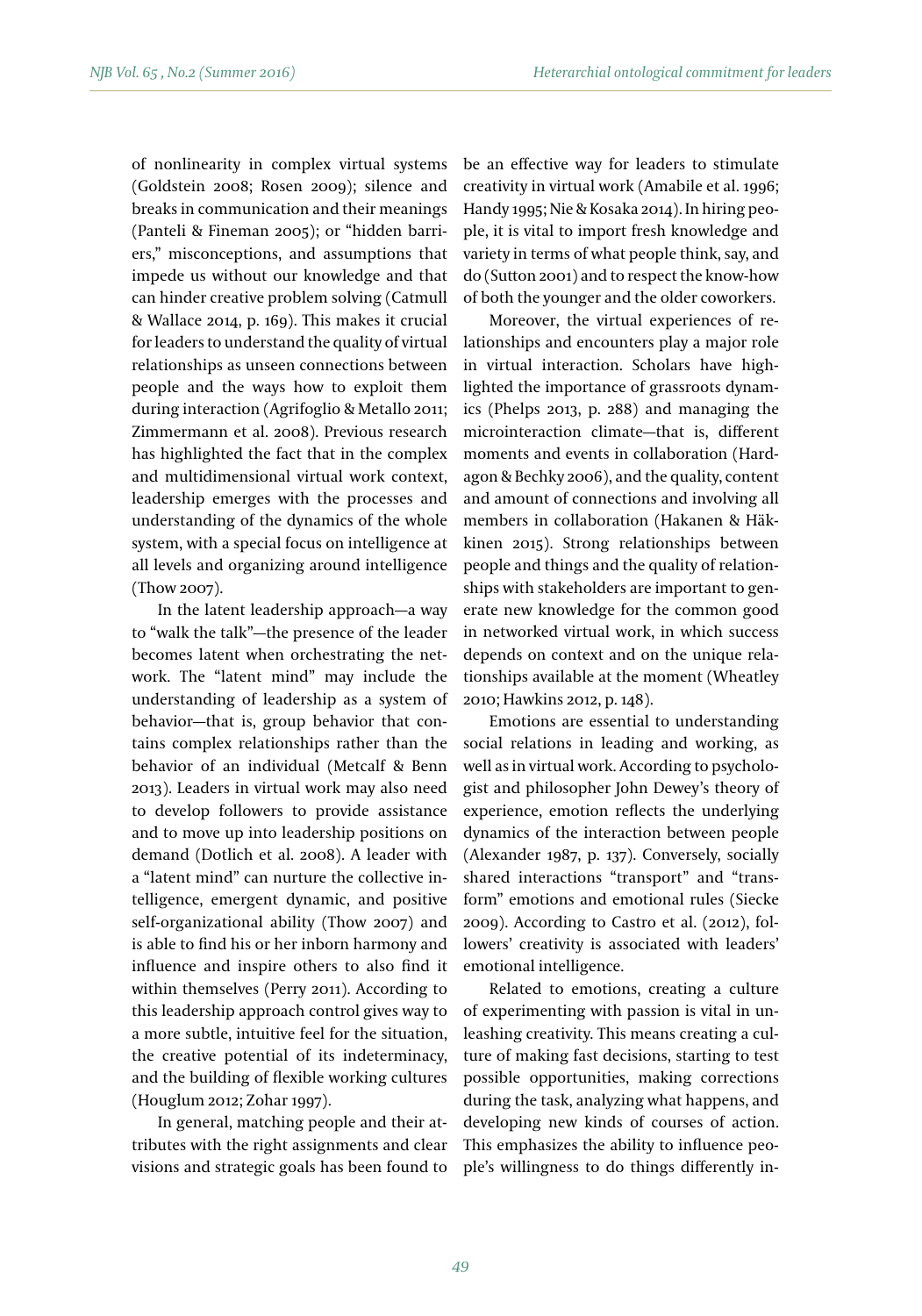dividually and in groups to create something special, to find the other connectors to join the interesting ideas, and to help to put them into action (Handy 2009). Expanding people's possibilities with a view to keeping their work interesting year after year—not constraining them and managing for creativity—requires a conscious effort toward constant mindfulness and experimentation, and different actions from managers and leaders, to commit to risky projects wholeheartedly and persistently (Sutton 2001).

## 2.3 Heterarchy as an ontological approach to leadership

Heterarchy was first employed in a modern context by McCulloch (1945). He examined alternative cognitive structure(s), which is the collective organization that he termed heterarchy. Crumley (1995) associated heterarchy to the lateral coordination of organizational diversity. Stephenson (2009, p. 6) defines heterarchy as "an organizational form between hierarchy and network that provides horizontal links permitting different elements of an organization to cooperate, while they individually optimize different success criteria." Heterarchies are also viewed as CAS that interweave multiple organizing principles and involve interdependent relations (Holland 2006). Heterarchy organizes dissonance toward discoveries based on neither the market nor hierarchy (Stark 1999; Stark 2009, p. 31).

Heterarchy consists of distributed networks and combines the most informed aspects of centralized decision making and openness to informed decision making that is close to the action (Goldstein et al. 2010, p. 161, 171). Heterarchy represents an organizational form of distributed intelligence in which units are laterally accountable so that there is more than one way of evaluating worth (Stark 2009, pp. 19–27). Stark (2009, pp. 4–5) refers to heterarchies as cognitive ecologies that facilitate the work of reflexive cognition, which is necessary for inquiry that works through interpretation rather than simply through managing information. Stephenson (2009) refers to heterarchy as a "virtual organization" stressing the importance of trusted heterarchial interconnections via technology. He argues that hidden strategic connections—that is, significant collaborators—make the partnership work and reveal heterarchial organizational form. The connections are hidden because they are not visible to a hierarchy, but they are essential for governing and for sustainability. According to Aime et al. (2014), the heterarchial concept offers a theoretical core that integrates several distinct bodies of literature highlighting the dynamic power relations within groups. In heterarchial structures, power actively and legitimately shifts among team members to align their capabilities with dynamic situational demands (Aime et al. 2014).

Similarities with heterarchial ontology can be found in related leadership thinking. According to the relational leadership model, emergent coordination and change are constructed and produced through a process of social influence (Uhl-Bien 2006). In the leadership ontology by Drath et al. (2008) direction, alignment, and commitment are seen as essential elements of leadership and are supported by a view of leadership as dialogue and sense-making. Further, instead of hierarchies of domination, Riane (2005) has suggested hierarchies of actualization, which are more flexible, encourage collegial leadership styles, allow many people to be leaders in different contexts, empower workers, encourage creativity, and promote relational practices. In them, accountability and respect flow both ways, and they are based on creative power to help and nurture and the collective power to accomplish goals together (Riane 2005). In relation to complex adaptive thinking in leadership, Erçetin and Kamacı (2008) stress shared leadership, whereby the impact of leadership depends on interaction. Zohar (1997, pp. 146– 153) underlines servant leadership and emphasizes the essentials of interconnectedness,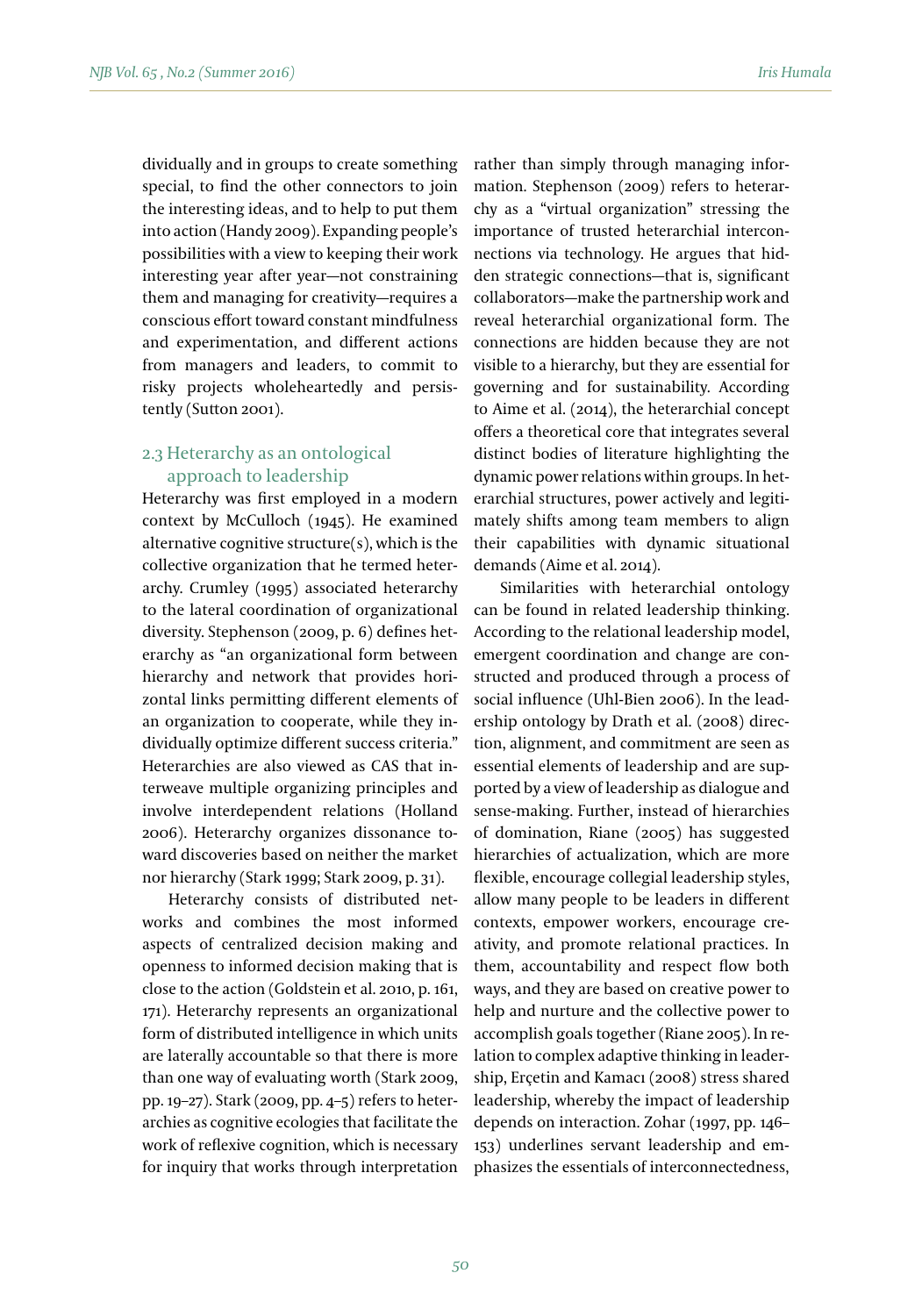engagement, and responsibility; human endeavor as a part of the larger and richer universe; and leaders who know what they ultimately serve. Similar characteristics has also team leadership, which is one of the three types of dispersed leadership in the teams model proposed by Konradt (2014).

#### **3. Methodology**

Both qualitative and quantitative methodological approaches are used in this exploratory study to provide richer data, encourage consistent interpretation and enhance the credibility of the study (Johnson et al. 2007; Tracy 2010). The aim of this study is to debate the applicability of heterarchy as the ontological commitment to leadership toward creativity in virtual work. An exploratory study focuses on studying a situation or a problem, exploring what is occurring, and asking questions about it (Gray 2014, p. 36; Saunders et al. 2007). First, document-based inquiry were used to identify the focal challenges for leading the virtual workforce toward creativity (LC) and the central attributes of heterarchy in relation to leadership (AH). In addition, five expert interviews brought empirical evidence for the document analysis to identify the LC. Second, both qualitative and quantitative analysis was used to identify the main groups of relations between the LC and the AH (Spelthann & Haunschild 2011). Data gathering and analysis were empowered by the researcher's experience in management praxis and theory, carrying out documentary and conversational explorations and interest in linking educational and business knowledge.

# 3.1 Document-based inquiry and interviews

The research interest is to interpret the existing research texts presented in the literature section above, and to understand the information within them. Document-based inquiry was therefore chosen as the main method in this study. This method entails reviewing existing materials that have been recorded, without a researcher's intervention, in printed, electronic, or other forms (Bowen 2009). The analytical procedure includes finding, selecting, appraising, and synthesizing the data contained in the documents (Bowen 2009). The theoretical perspectives of both business-oriented and pedagogical thinking were used to look at the same data to reduce distortion during data analysis (Patton 2015, 674). The viewpoints in research texts were explored, and those related to each other were grouped under suitable themes and further construed into leadership challenges and attributes of heterarchy. The main focus in the document-based inquiry is on content. However, attention is also paid to authenticity and usefulness, the original purpose of the documents, the context within which they were produced, and the intended audience (Bowen 2009; Tracy 2010), as well as on treating the research documents as dynamic expert discourses that provide valuable data for the study (Prior 2011; Wilson 2013). This method offers the opportunity to develop understanding through appraising viewpoints, contexts, and positions in research documents (Lankshear & Knobel 2004, pp. 54–55). The majority of the research texts have been written within the last ten years.

To provide perspectives of business actors for the document analysis to identify the LC, interviews with five leaders, aged roughly 30–60 years, were conducted in June 2013 and November 2014. Three leaders worked in Finland, one in Estonia, and one in both countries. They represented service and technology fields of networked businesses and had between five and 25 years of relevant work experience. Two of them were female and three male. The semi-structured format of interviews offered the interviewees good opportunities to discuss the issues relevant to them (see the interview themes in the appendix). Each interview lasting 1,5 to 2 hours was recorded, transcribed and analyzed manually.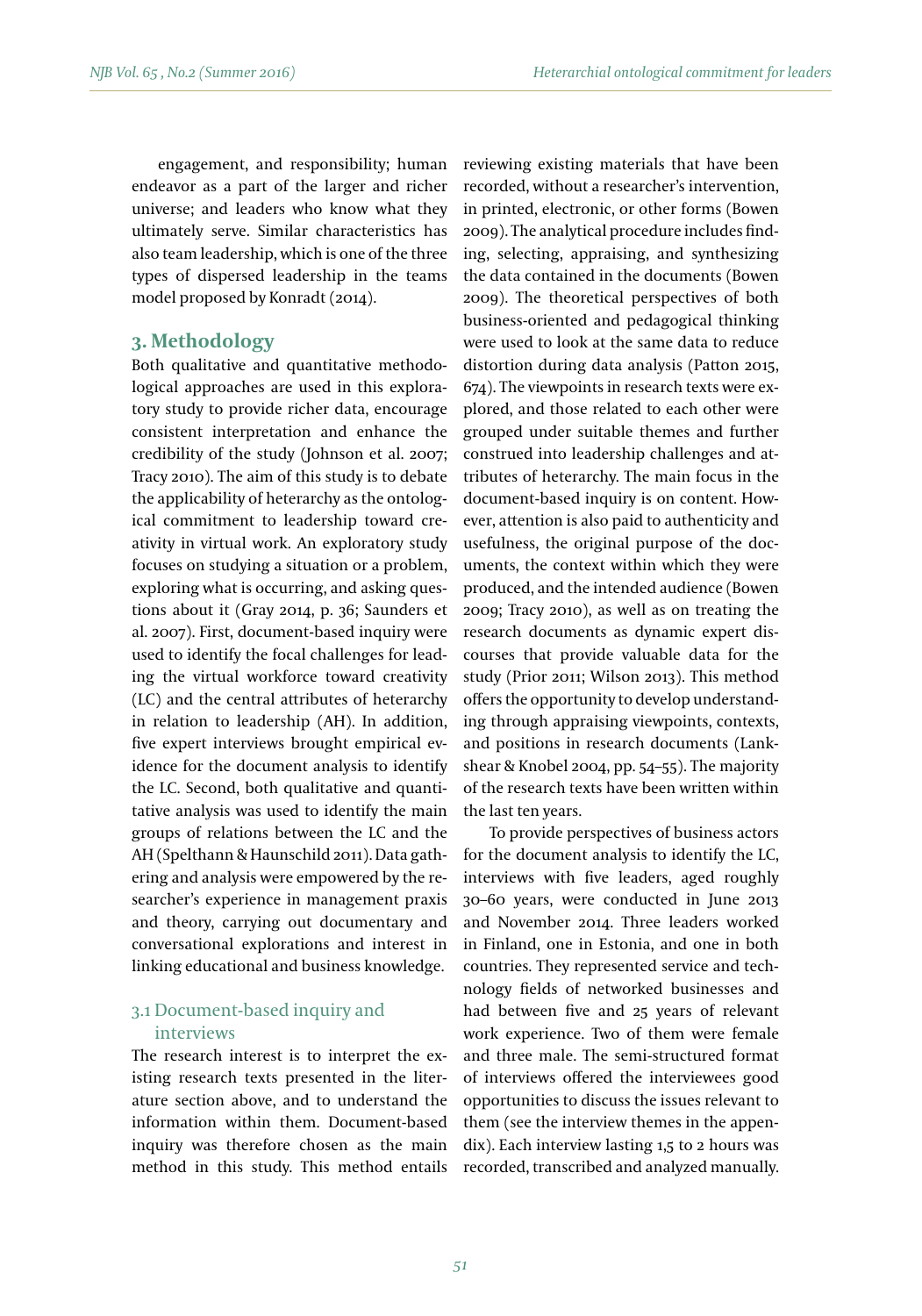Shortened extracts of the interviews are presented in the findings.

By comparing data from the documents and interviews and by grouping them, focal challenges for leading the virtual workforce toward creativity were developed. The central attributes of the heterarchial ontology were developed with the help of the data from the documents.

## 3.2 Qualitative and quantitative analysis in an interpretative process

The focal leadership challenges and the attributes of the heterarchial ontology were contrasted with each other in an interpretative process. Both qualitative and quantitative analysis was used to identify the main groups of relations between the LC and the AH (Spelthann & Haunschild 2011). A detailed Excel sheet was developed, and the principles of correspondence and similar emphases were used to interpret and compare the mutual relations. First, the characteristics of each LC and each AH were thoroughly outlined and analyzed qualitatively, and the relationships between the LC and the AH were interrelated, compared and tagged with color-coded labels. Second, the analysis focused on the strong relations between the LC and the AH. The strong relations were found by way of quantitative analysis by adding up the number of the color-coded relations. The coding and counting process supported qualitative analysis. These strong relations were divided into two groups: the strongest or the most important ones with the majority of mutual relations and the next best with less mutual relations. Finally, the analysis focused on the most important relations that were found between the LC and the AH. The next section examines the findings from the analysis.

#### *Iris Humala*

# **4. Findings**

## 4.1 The focal challenges in leading the virtual workforce toward creativity

With the help of the data from the document-based inquiry and interviews of five experienced leaders, the study revealed the following focal challenges for leading the virtual workforce toward creativity (LC): understanding virtuality as a networked work context (LC1), developing virtual leadership mind-set (LC2), leading meaningful work for progress (LC3), and energizing people (LC4).

Drawn on previous research studies, to understand virtuality as a networked work context it is essential to be aware of virtual work actualizing in complex dynamic networks (Clippinger 1999; Wheatley 2010, p. 180; Weil 2009), and picture virtuality as circles of circles within circles (Zohar 1997, p. 55, 132). Understanding virtuality including sensing, experiencing, and sharing the context with others (Parjanen 2012, pp. 73-74) contributes to seeing virtuality as a networked work context as also views from systems intelligence (Hämäläinen & Saarinen 2007). Systems intelligence as leadership approach emphasizes the importance of the context of action, trust to the human potential and mutually reinforcing positive loops, and organization's purpose and values that matter (Hämäläinen & Saarinen 2007). An interviewee, who is an executive coach supported this notion:

"You may have the information but might not understand the context and the relations between the different stakeholders. If you as a leader do not share your beliefs and your contexts, you can't expect others to follow you." (male, over 50 years)

To understand virtual interactions and to make decisions in the environment of new information systems, previous research studies reveals the need for a specific virtual leadership mind-set to be able to support continuity between actors (Davis 2006; Garcia 2014) and to uncover what is unseen and unheard and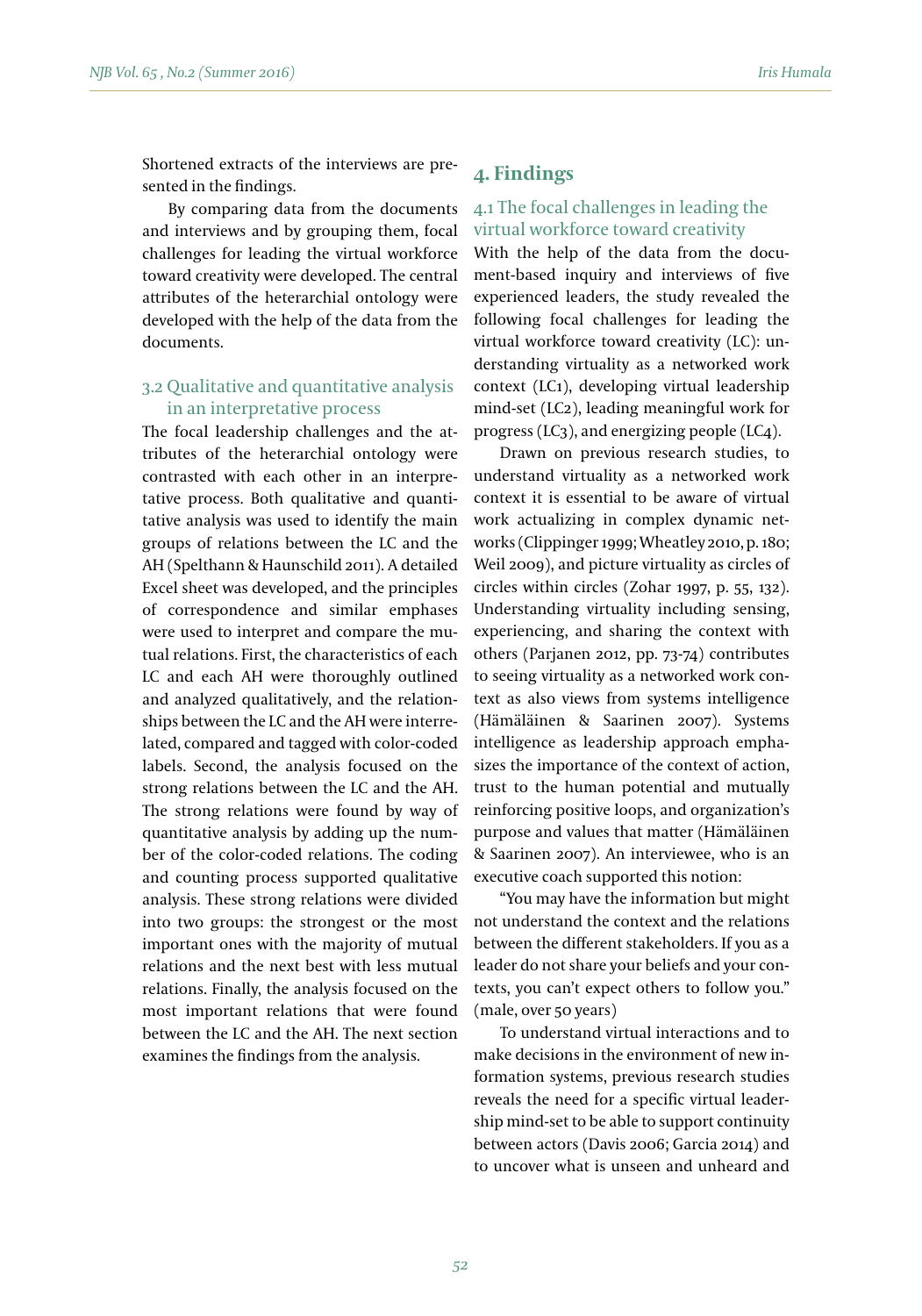to understand its nature (Agrifoglio & Metallo 2011; Catmull & Wallace 2014, p. 169; Panteli & Fineman 2005; Zimmermann et al. 2008). An interviewee, who is the head of finance, underlined the importance of sensitivity:

"The leader needs subtle and interlinear sensitivity to ask and anticipate the possible problems people may have, because in virtual work, it is so easy to be really remote." (female, about 30 years)

A virtual leadership mind-set also requires "latent mind" (Thow 2007) and understanding group behavior (Metcalf & Benn 2013). However, a leader with a "latent mind" is not an onlooker. Instead, a "latent mind" incorporates active generative leadership (Dotlich et al. 2008; Houglum 2012; Zohar 1997), the ability to be a step ahead, anticipate and confront the unknown, the ability to understand the right timing, and minimize fear among followers. The generative leadership approach focuses on "the space between" people and enriches all interactions between organizational members across the entire network to create new ideas and solutions (Goldstein et al. 2010, pp. 170–197). An interviewee who is a managing director supported this impression:

"You need to keep your feet on the ground and be more diplomatic, dialogic, and conciliatory than lose your patience and cause trouble." (male, middle-aged)

The document-based inquiry highlighted that in leading meaningful work for progress it is important to focus on people, common goal and meaningful progress (Amabile & Kramer 2010; Bass & Avolio 1993; Catmull & Wallace 2014; Zhou & Shalley 2008). For leaders, this means accepting continuous challenges and failures; fixing and balancing actions continuously; caring for your people personally; having discussions with coworkers, customers, and all other interest groups; and listening to their thoughts and preferences (Catmull & Wallace 2014). The head of finance who was interviewed underlined mutual benefits:

"Working for meaningful progress and getting the feeling that you can really contribute and do a good job increases the passion toward the progress. Supporting the people toward a common goal also gives energy to yourself as a leader." (female, about 30 years)

Meaningful work is related to self-organizing behavior. Stimulating intrinsic motivation and meaningful work among virtual workforce requires supporting employees' exchanges, especially within their work groups (Muñoz-Doyague & Nieto 2012). This requires understanding who knows or can do what is in virtual work to legitimate shifts in power and for coworkers to manage the transitions effortlessly when necessary (Aime et al. 2014).

Moreover, the document-based inquiry reveals the importance of energizing people for leaders stimulating creativity in virtual work. To succeed, it is vital for leaders to connect the actual and virtual organizations (Linstead & Thanem 2007) and single persons' creativity with groups' collective creativity (Sawyer & DeZutter 2009). An interviewee who is a general manager agreed with this view:

"For a leader, this means being in the middle of the network and one of the other players … and to understand that work is done for the network." (male, middle-aged)

Energizing people requires the ability to match people and their attributes with the right assignments (Amabile et al. 1996; Nie & Kosaka 2014), and to create and develop a culture of experimenting with passion (Handy 2009; Huuhka 2010; Sutton 2001). The following actions are important: letting people express their opinions, loosening control, accepting risk and failures, trusting colleagues, working toward a clear path for them, paying attention to anything that creates fear, and fostering a sense of personal ownership and pride in the company (Catmull & Wallace 2014, p. 267, 295). The interviewed female head of finance supported this view and emphasized "an open supportive culture without secrets and the joy of succeeding together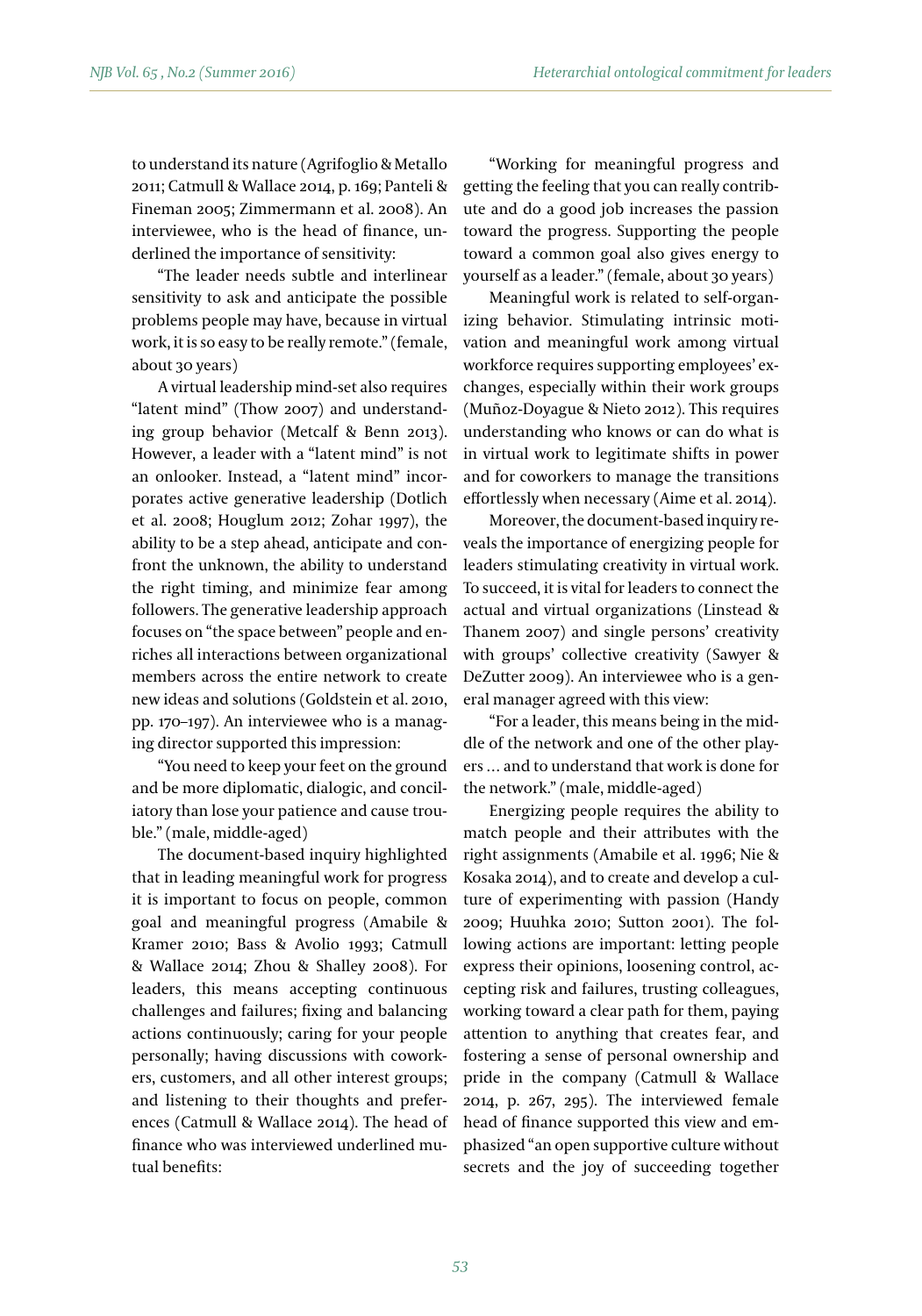where failures are analyzed in order to learn from them." A senior male interviewee who is a head of the branch office underlined the importance of emotional intelligence of leaders in virtual work because "there are emotions and feelings behind the virtual world".

Figure 1 presents the summary of the FC literature and the interviews.

The following subsection describes the documents.

# 4.2 The central attributes of heterarchial ontology in relation to leadership

The attributes linked to heterarchy explain

with their main characteristics based on the intermittent exchanges, focusing on colleccentral AH, derived from previous research agreements (Stephenson 2009). For heterarthe heterarchial approach to leadership. beyond their own organizations instead of Grabher (2001) listed five basic features of heterarchy: diversity, rivalry, tags, projects, and reflexivity. Heterarchy values different skills, types of knowledge, and working styles without privileging one over another. and feelings behind the virtual world". <br>
Heterarchy has also been characterized as including collaborative relationships and intermittent exchanges, focusing on collective good, sensing changes and responding The following subsection describes the to them, and managing knowledge based on agreements (Stephenson 2009). For heterarchy to function, scholars underline a common language and cultural understanding in each link, and motivation for each member to be mutually helpful (Handy 2009; Schein 2009). Moreover, the leaders should have horizons beyond their own organizations instead of

| Understanding<br>virtuality as a<br>networked context<br>(LC1) | •Needs awareness of virtual work actualizing in complex dynamic<br>networks<br>•Benefits from picturing virtuality as circles of circles within<br>circles<br>• Profits from understanding of systems intelligence<br>•Calls for comprehension that virtuality entails sensing,<br>experiencing, and sharing the context with others                  |
|----------------------------------------------------------------|-------------------------------------------------------------------------------------------------------------------------------------------------------------------------------------------------------------------------------------------------------------------------------------------------------------------------------------------------------|
| <b>Developing virtual</b><br>leadership mind-set<br>(LC2)      | • Means supporting continuity between actors<br>•Demands ability to uncover what is unseen and unheard and to<br>understand its nature<br>• Requires "latent mind" and group behavior<br>•Calls for active generative leadership                                                                                                                      |
| <b>Leading meaningful</b><br>work for progress<br>(LC3)        | • Requires focusing on people, common goal and meaningful<br>progress<br>• Contains supporting employees' exchanges, especially with their<br>work groups<br>•Needs understanding who knows or can do what to legitimate<br>transitions                                                                                                               |
| <b>Energizing</b><br>people $(LC4)$                            | • Includes connecting the actual and virtual organizations and<br>single persons' creativity with groups' collective creativity<br>•Needs matching people and their attributes with the right<br>assignments<br>• Advances in a culture of experimenting with passion<br>•Develops by way of stronger relationships through emotional<br>intelligence |

Figure 1. Summary of the focal challenges for leading the virtual workforce toward creativity (LC) with their main Figure 1. Summary of the focal challenges for leading the virtual workforce toward creativity characteristics based on the literature and interviews.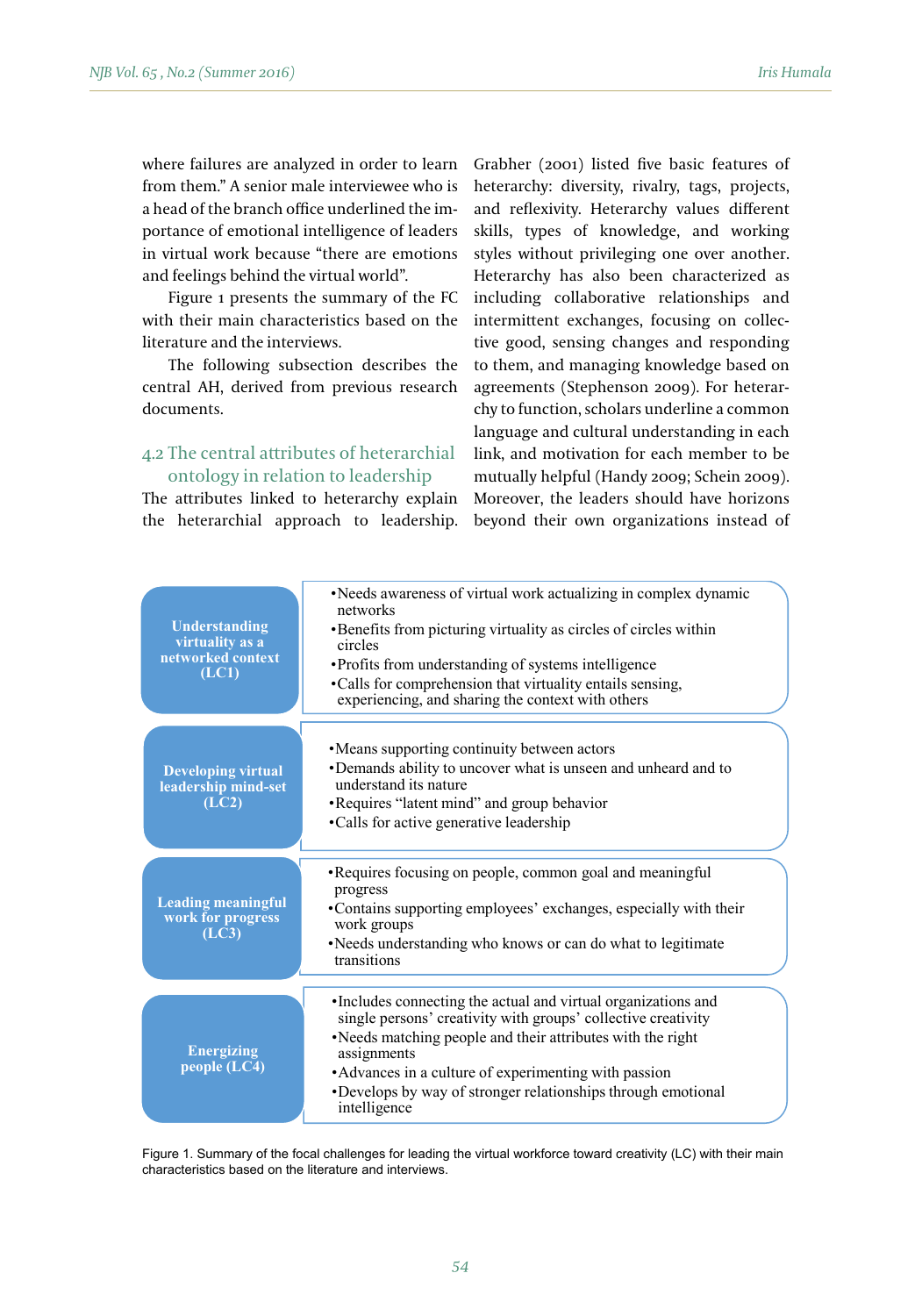purely local priorities (Handy 2009). Trust in heterarchies is diffused in the communities of practice (Grabher 2001), which supports the view that good-quality conversations among people who recognize, know, and trust each other are regarded as vital for success in heterarchies (Kleiner 2009).

Heterarchial organizations are decentralized with almost every unit engaging in innovation (Stark 2009, p. 21). Intentionally constructed heterarchy reinforces creativity and innovative ideas, and leadership in heterarchy is regarded as an enabler of interaction, meaningful work, and inspiration, bringing together the strengths of networks with strong and weak ties to facilitate creative organizing (Aime et al. 2014; Goldstein et al. 2010, p. 171; Spelthann & Haunschild 2011). Some scholars stress that a heterarchial approach needs to be emphasized and seen as one robust arrangement for embedded organizational creativity and developing new organizational mutations; leaders need to realize that a certain tolerance of inefficien-

Table 1. The attributes of heterarchy in relation to leadership.

bilities with the dynamic situational demands

| THE ATTRIBUTES OF HETERARCHY IN RELATION TO<br><b>LEADERSHIP</b>                                                                                                                                                                                                                                                                                                                                      | <b>REFERENCES IN THE THEORETICAL LITERATURE</b>                                                                                                                           |
|-------------------------------------------------------------------------------------------------------------------------------------------------------------------------------------------------------------------------------------------------------------------------------------------------------------------------------------------------------------------------------------------------------|---------------------------------------------------------------------------------------------------------------------------------------------------------------------------|
| A combination of organizing principles (AH1)<br>• Complex adaptive system combines the action in market and<br>centralized decision making and multiple organizing principles, or-<br>ganizational forms, business models, philosophies, and practices<br>• Represents collective and cooperative organizational structure of<br>distributed intelligence highlighting dynamic power relations within | Goldstein et al. 2010; Grabher 2001; Holland 2006;<br>Spelthann & Haunschild 2011; Stephenson 2009<br>Aime et al. 2014; Crumley 1995;<br>McCulloch 1945; Stark 1999, 2009 |
| groups<br>. Incorporates distributed networks that have both reciprocal flows<br>of information and clear accountability                                                                                                                                                                                                                                                                              | Goldstein et al. 2010; Stark 2009                                                                                                                                         |
| Supportive interdependent interaction (AH2)<br>• Includes collaborative interdependent relationships and<br>intermittent exchange                                                                                                                                                                                                                                                                     | Stephenson 2009                                                                                                                                                           |
| • Success depends on mutual lateral learning, the quality of<br>relationships, and the conversations among all actors<br>• The particular codes of conduct help to operate with trust that<br>is diffused in the communities of practice                                                                                                                                                              | Ercetin & Kamacı 2008; Girard & Stark 2002;<br>Kleiner 2009; Stark 1999<br>Grabher 2001                                                                                   |
| • Requires mutual helpfulness<br>• Requires a common language and common cultural<br>understanding in each link                                                                                                                                                                                                                                                                                       | Schein 2009<br>Handy 2009                                                                                                                                                 |
| Distributed authority to orchestrate work (AH3)<br>. Decision-making authority is not concentrated entirely at the top.<br>and managers are accountable to other work teams                                                                                                                                                                                                                           | Girard & Stark 2002; Goldstein et al. 2010; Stark 1999                                                                                                                    |
| • Leaders need to have horizons beyond their own organizations<br>and to focus on the collective good with knowledge management<br>based on agreements                                                                                                                                                                                                                                                | Handy 2009; Stephenson 2009                                                                                                                                               |
| • Leadership is an enabler of interaction, meaningful work, inspira-<br>tion, and the combination of networks with strong and weak ties<br>• Requires fine-grained coordination to facilitate organizations that<br>can reorganize themselves and the work of reflexive cognition<br>(e.g., through tagging and projects)                                                                             | Goldstein et al. 2010;<br>Spelthann & Haunschild 2011<br>Girard & Stark 2002; Grabher 2001; Stark 2009, 1999                                                              |
| Reinforcement for creativity and innovative ideas (AH4)<br>• Heterarchy organizes dissonance toward discoveries<br>• Organizational creativity can be activated in multiple ways by<br>linking multilayerness, duplication, overlap, incongruence, redun-<br>dancy, organizational slack, rivalry, and latency                                                                                        | Stark 1999, 2009<br>Grabher 2001; Spelthann & Haunschild 2011                                                                                                             |
| • Team creativity and innovation can be enhanced by shifting power<br>actively and legitimately among team members to align their capa-                                                                                                                                                                                                                                                               | Aime et al. 2014                                                                                                                                                          |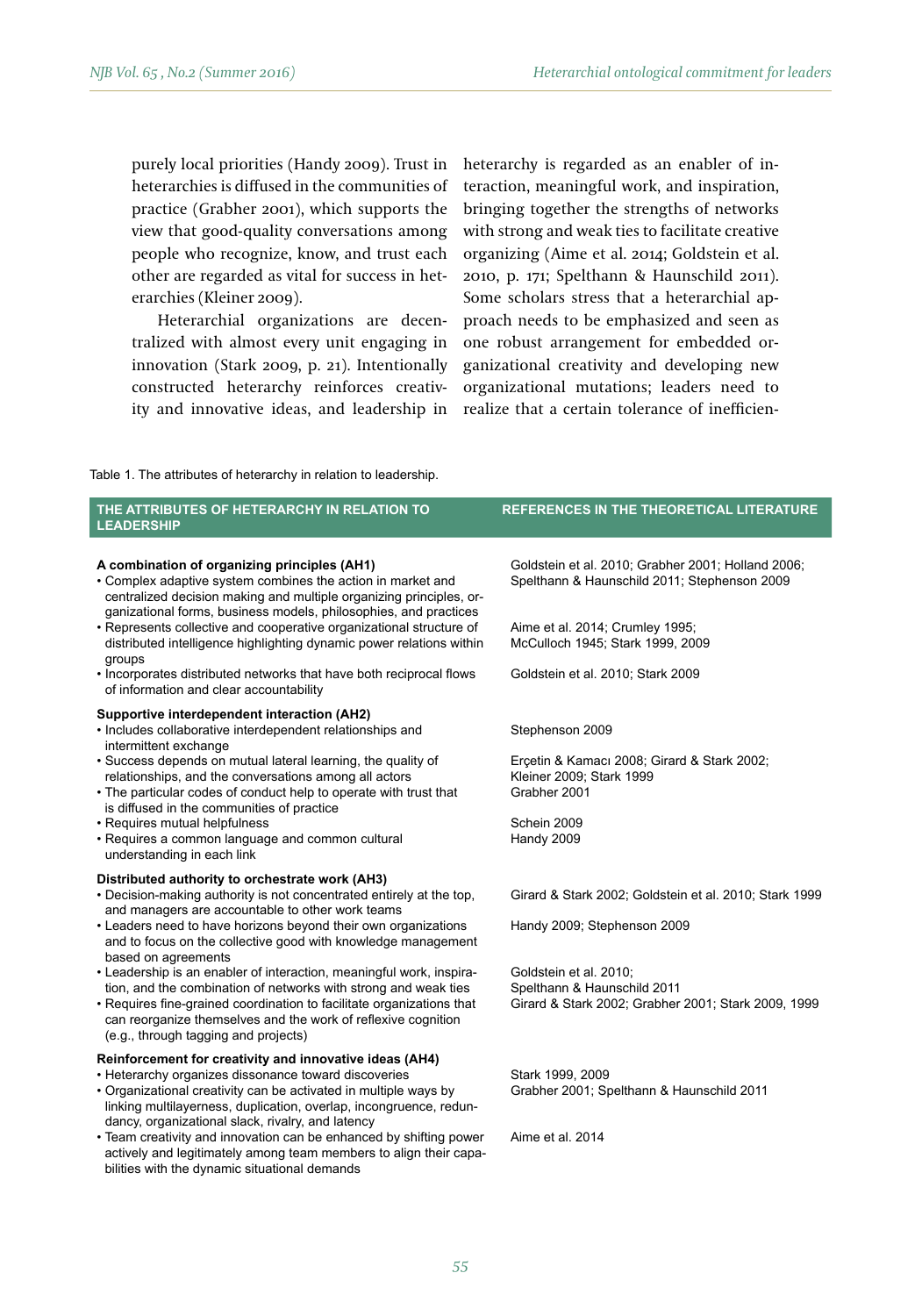Stark (1999) and Girard and Stark (2002) see distributed authority as a method to lead heterarchy with extended organizational reflexivity that sustains complexity. Under distributed authority, managers are increasingly accountable to other work teams. This means that success depends on the mutual learning ment becomes the art of facilitating organizations that can reorganize themselves (Girard & Stark 2002; Stark 1999). heterarchy with extended organizational re- 4.3 Relations between the challenges in

Table 1 summarizes the analysis of the previous research literature on the AH. The lowing list of the AH: heterarchy (1) combines different organizing principles, (2) highlights underlines distributed leadership and orchestration of work, and (4) reinforces creativity and innovative ideas.

The main attributes offer central grounds to further analyze the relations between the heterarchial ontology and the LC.

# leading the virtual workforce toward creativity and the heterarchial ontology in relation to leadership

of laterally accountable units, and manage- previous sections, I will now discuss how the analysis of the literature contributed the fol-<br>analysis of the literature contributed the fol-<br>configuration is presented in Figure 2. Based on the document-based inquiry in previous sections, I will now discuss how the LC are linked to the AC to find the answer to the third research question regarding the relations between leadership toward creativity in virtual work and the heterarchy as the ontological commitment to leadership. This configuration is presented in Figure 2.

supportive interdependent interaction,  $(3)$  used to identify the main groups of relations As described in the methodology section, both and the AC the AC to the AC to the AC to the AC to the AC to the AC to the AC to find the methodology section, used to identify the main groups of relations between the LC and the AH. First, each LC and



Figure 2. The focal challenges for leading the virtual workforce toward creativity (LC) and  $T_{\text{S}}$  and  $T_{\text{S}}$  are  $T_{\text{S}}$  contracting the virtual workforce toward creativity (LC) and the central attributes of heterarchy in relation to leadership (AH).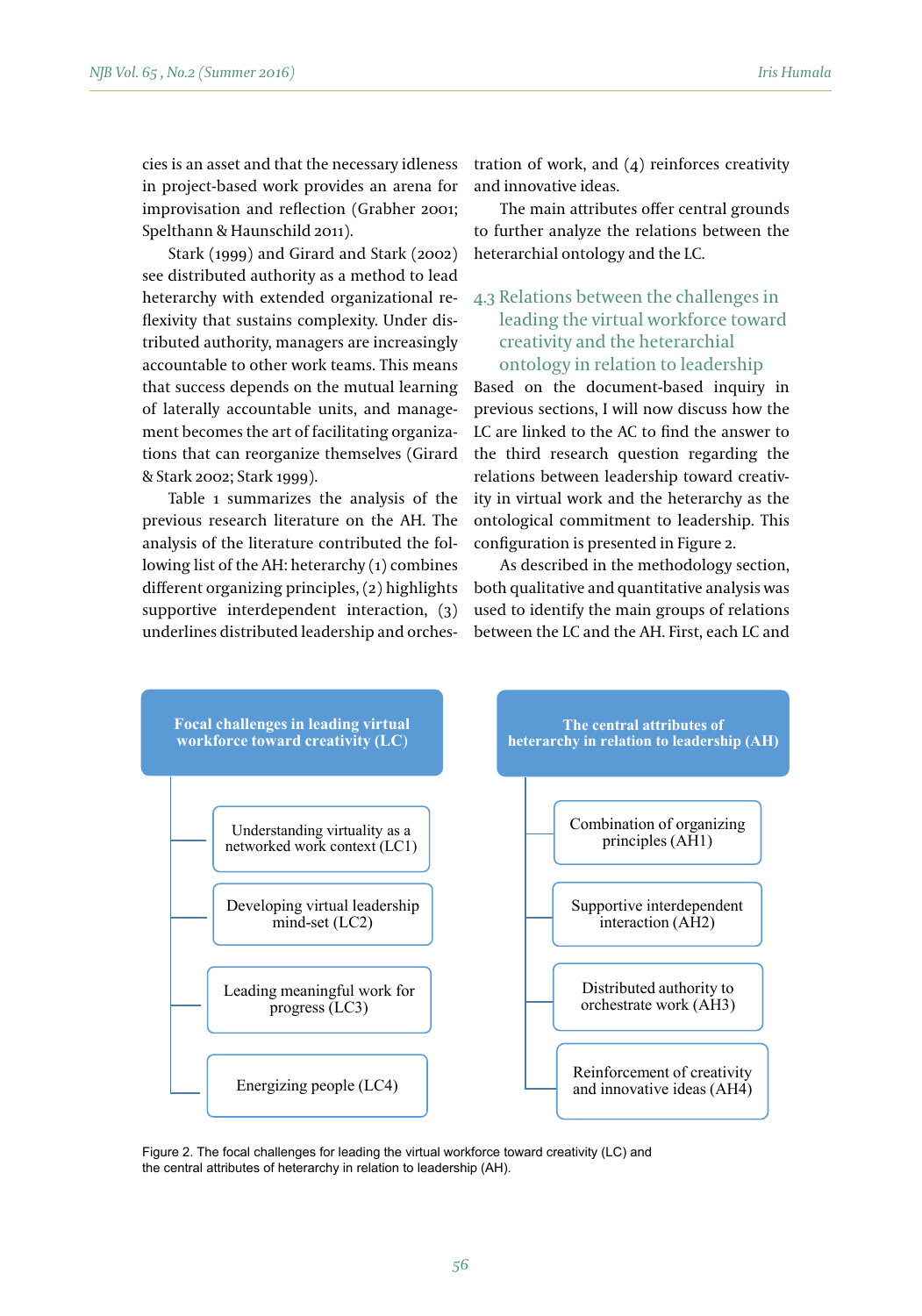each AH were contrasted with each other, and the principles of correspondence and similar emphases were used to compare and interpret the mutual relations. 115 relations were found altogether, and they were tagged with colorcoded labels. Next, the analysis focused on the strongest and most important relations between the LC and the AH presented in Figure 3. These relations were found by way of quantitative analysis by adding up the number of the color-coded relations The strongest or the most important relations hit 9–10 mutual relations and the next best with 7–8 relations in the LC, and accordingly in the AH, the strongest hit 11–15 relations and the next ones 7–8 relations.

The mutual analysis revealed that understanding virtuality as a networked context (LC1) is a challenge in leading the virtual workforce toward creativity, which has most relations with the AH. The three characteristics in LC1 that have the most relations with the AH are virtuality that consists of circles of circles with circles; virtual work that is actualized in complex dynamic networks; and sensing, experiencing, and sharing the context with others. The next LC turned out to be developing virtual leadership mind-set (LC2) and leading meaningful work toward progress (LC3). The most essential characteristics of the LC2 are active generative leadership and supporting continuity between actors. Focus-



Figure 3. The most important relations between the focal challenges for leading the virtual workforce toward creativity (LC) and the central attributes of heterarchy in relation to leadership (AH). LC1 and AH3 with most relations are marked with a thicker borderline.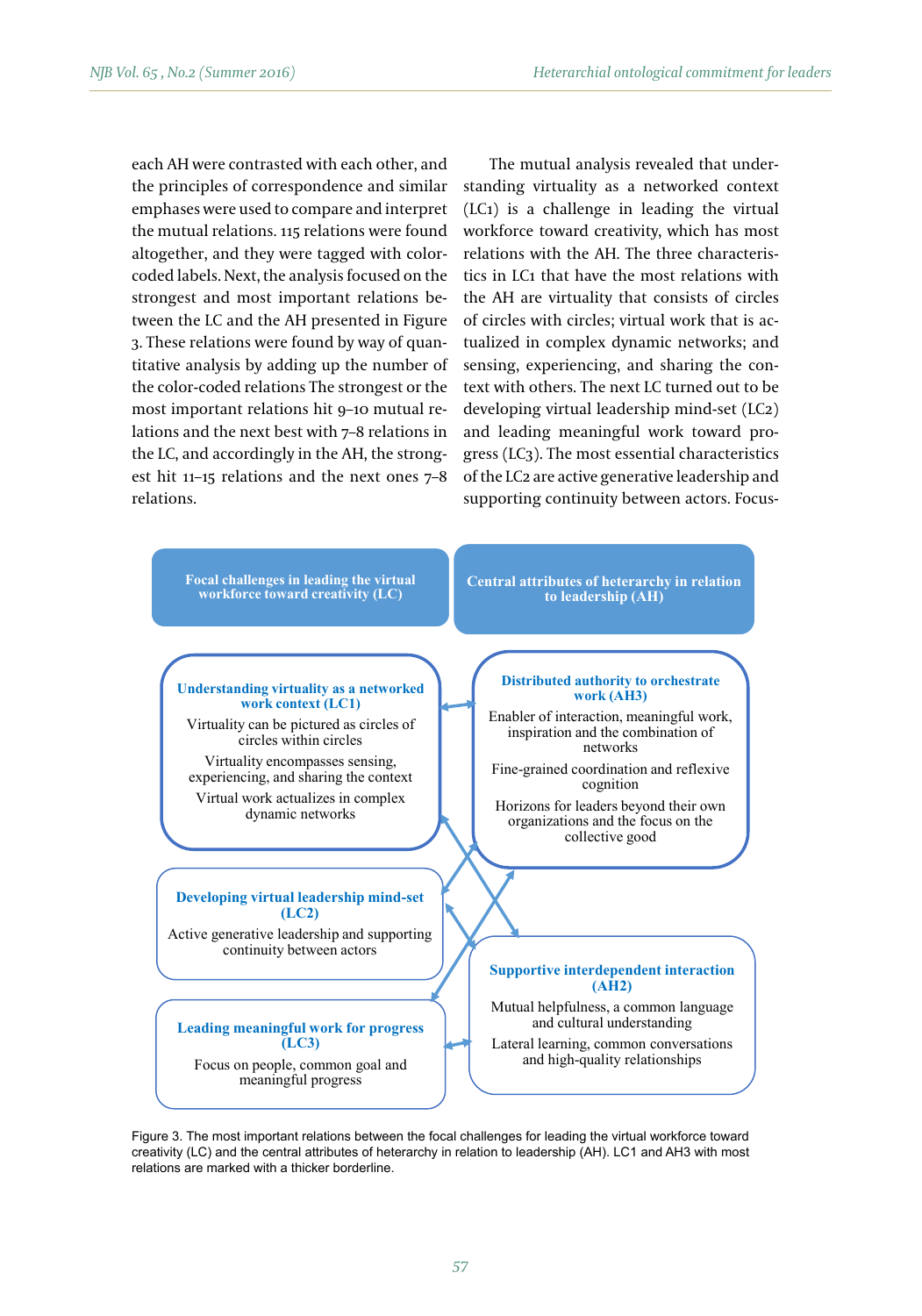ing on people and meaningful progress and tagging to label important issues were important characteristics in the LC3. The fourth challenge of energizing people had the least relations with the AH.

Regarding the AH, the attribute of distributed authority to orchestrate work (AH3) proved to have the most links with the LC. The analysis revealed that the characteristics of leadership as (a) enabling interaction, meaningful work, inspiration, and a combination of networks of strong and weak ties; (b) requiring fine-grained coordination to facilitate organizations that can reorganize themselves and the work of reflexive cognition; and (c) requiring horizons beyond their own organizations and focusing on collective good with knowledge management based on agreements relate well to the LC.

The attribute of supportive interdependent interaction (AH2) received the second-highest number of hits. It revealed that mutual helpfulness, a common language and common cultural understanding, mutual lateral learning, the quality of relationships and conversations among all actors represent leadership for creativity in virtual work. The attribute of reinforcement for creativity and innovative ideas (AH4) scored third among the AH. The attribute of the combination of organizing principles (AH1) scored the lowest of the four AH.

To sum up, the analysis demonstrates that the strongest relations can be conceptualized between the three focal leadership challenges toward creativity (LC)—understanding virtuality as a networked context, developing virtual leadership mind-set, and leading meaningful work for progress—and the two attributes of heterarchy in relation to leadership (AH)—distributed authority to orchestrate work and supportive interdependent interaction. The findings of the study will be discussed in the next section.

#### **5. Discussion**

This explorative study contributes to the so far tangential research on leadership toward creativity in virtual work and applying the heterarchy perspective to virtual work. The findings suggest that the heterarchial ontological commitment is appropriate to leadership toward creativity in virtual work. Heterarchy can help leaders to perceive their own role in virtual work in a comprehensive way and to achieve successful business outcomes. The analysis reveals that it is particularly important for leadership toward creativity in virtual work to understand virtuality as a networked context and to apply distributed authority to orchestrate work. In general, the results support extant knowledge and underline that the heterarchial ontology relates most closely to the LC concerning virtuality as a networked context (Parjanen 2012; Weil 2009), developing a virtual leadership mind-set (Agrifoglio & Metallo 2011; Garcia 2014) and focusing on meaningful work for progress in leadership (e.g. Amabile & Kramer 2010). These findings are consistent with the necessary preconditions for collective creativity to occur highlighted in research literature: a social context (Csikszentmihalyi 1999), the "latent mind" (Perry 2011; Thow 2007) to uncover what is unseen and understand its nature so as not to hinder creative problem solving (Catmull & Wallace 2014), and the feeling that people can work with passion, try something that may fail, and become valued for their contributions (Amabile & Kramer 2010; Hakanen & Häkkinen 2015). However, based on the analysis, the fourth challenge energizing people (LC4) is less linked with the AH. Yet, it can be interpreted that LC4 is at least partly included in the concept of meaningful work. As to the AH, the findings emphasize that distributed authority to orchestrate work (AH3) and supportive interdependent interaction (AH2) have the most links with the LC supporting e.g. the findings of Girard and Stark (2002), Goldstein et al. (2010), Grabher 2001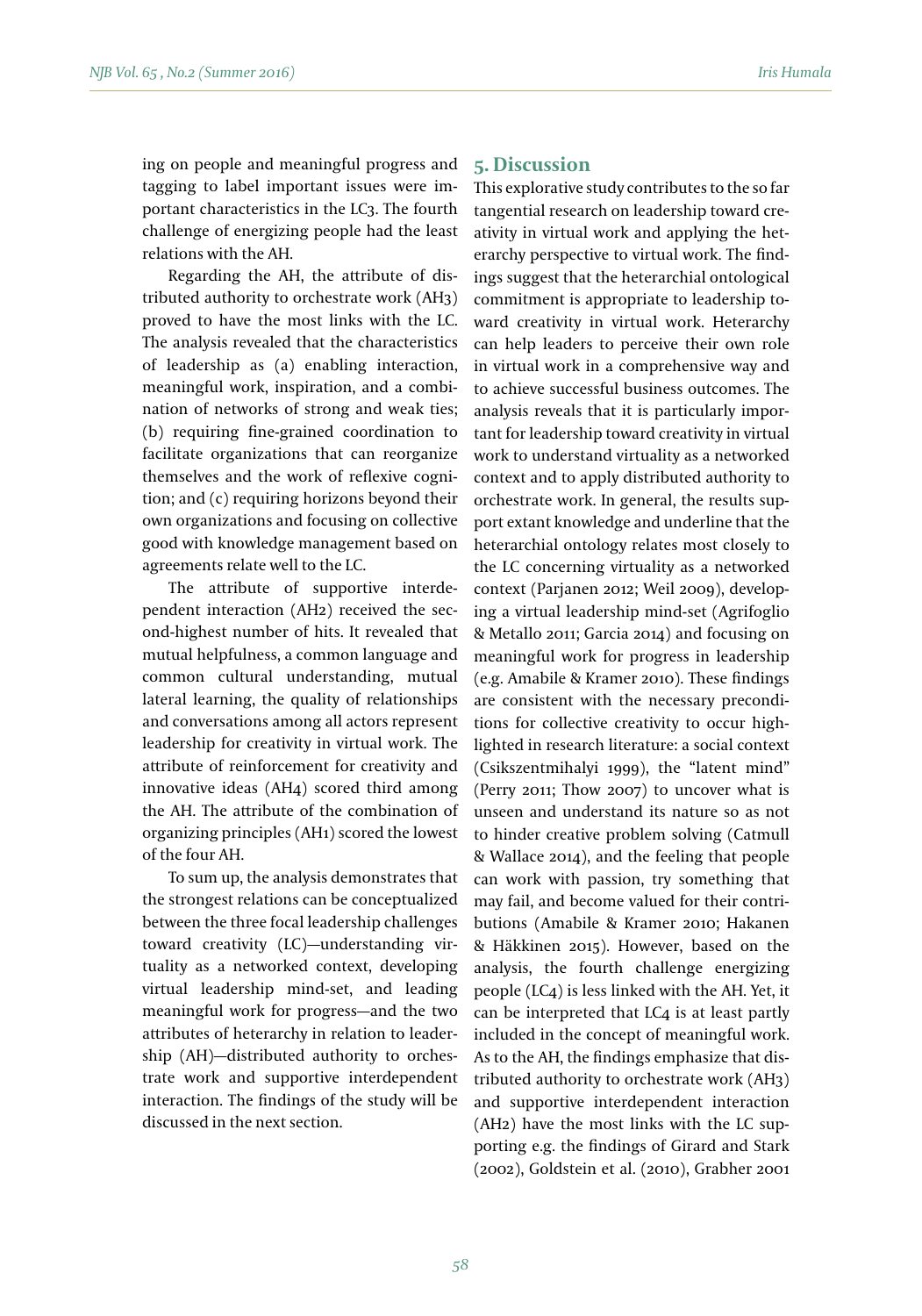and Stephenson (2009). The analysis reveals, however, that the attributes of reinforcement for creativity and innovative ideas and combination of organizing principles are less linked up to the LC. Also these two attributes have some points of resemblance to distributed authority and supportive interdependent interaction, which enhances the relevance of AH3 and AH2.

The study enhances understanding about the heterarchial ontological commitment and creativity in virtual work. It strengthens the view that the heterarchial ontological commitment in leadership includes characteristics from both symbolic interpretive and postmodern perspectives of organization theory. This commitment follows the subjectivist ontology of symbolic interpretivism, where reality is socially constructed and knowledge is developed through meaning. With the postmodern ontology it supports interpretation, according to which the world appears through language and is situated in discourse (Hatch & Cunliffe 2006, p. 14, 56). Echoing subjectivism, the leader who stimulates creativity among the virtual workforce has to be subjectively aware of any external or objective existence of the situation in the virtual work context to know, understand, and handle it in a smart way. For instance, without agreeing with the existence of essential knots or people in the virtual context, it is impossible to lead the virtual workforce toward creativity or in any other direction. To achieve creativity in virtual work, leaders have to internalize the significance of discourse underlined by postmodernism, and they must understand that everything that exists is a text to be read or performed (Hatch & Cunliffe 2006, p. 14). Creativity in virtual work requires leaders to understand the relevance of a common language, discourse, and texts and to place strong emphasis on and listen to them. Through stimulating discourse and interaction, it is possible to make people express their voices.

With more nodes and spaces between people, the virtual system becomes more complex. Also complexity calls for leadership based on heterarchial ontology. Managing both creativity and complexity in virtual work requires focusing on people, fine-grained human skills and supportive orchestration abilities to enable people to express their thoughts and feelings and use conscious unhurried times at work for reflection (Niemi-Kaija 2014; Spelthann & Haunschild 2011). This supports the systemic view to leadership (e.g. Johannessen & Skålsvik 2013).

In relation to limitations, empirical evidence from multiple cases and different fields of operation is needed to extend the findings of this study and to construct a stronger theoretical understanding of leadership toward creativity in virtual work. Also the notion of physical, social, and virtual distances and relations between people and how to exploit them needs more empirical evidence and theoretical understanding.

Future studies can focus on the role and importance of the invisible aspects of leaders' work, like sensitivity and ability to listen, in stimulating creativity in virtual work. Studying the role of events, moments, and leadership behaviors in virtual work can help to understand the virtual context more and to foster reflectivity and critical thinking. Also tagging as a systems-oriented concept deserves deeper notion in the future research on leadership in virtual work. Tags label the significant issues or themes in virtual work, which can encourage people to comprehend and join them and ask further experts or resources to work for them. Tagging requires leaders to valuate interaction and regard organizations as multilayered entities with overlapping and loose parts, like heterarchy (Spelthann & Haunschild 2011).

Future studies can use different methodologies in linking leadership and creativity to studies on virtual work. For instance, poststructuralist research can help to explore in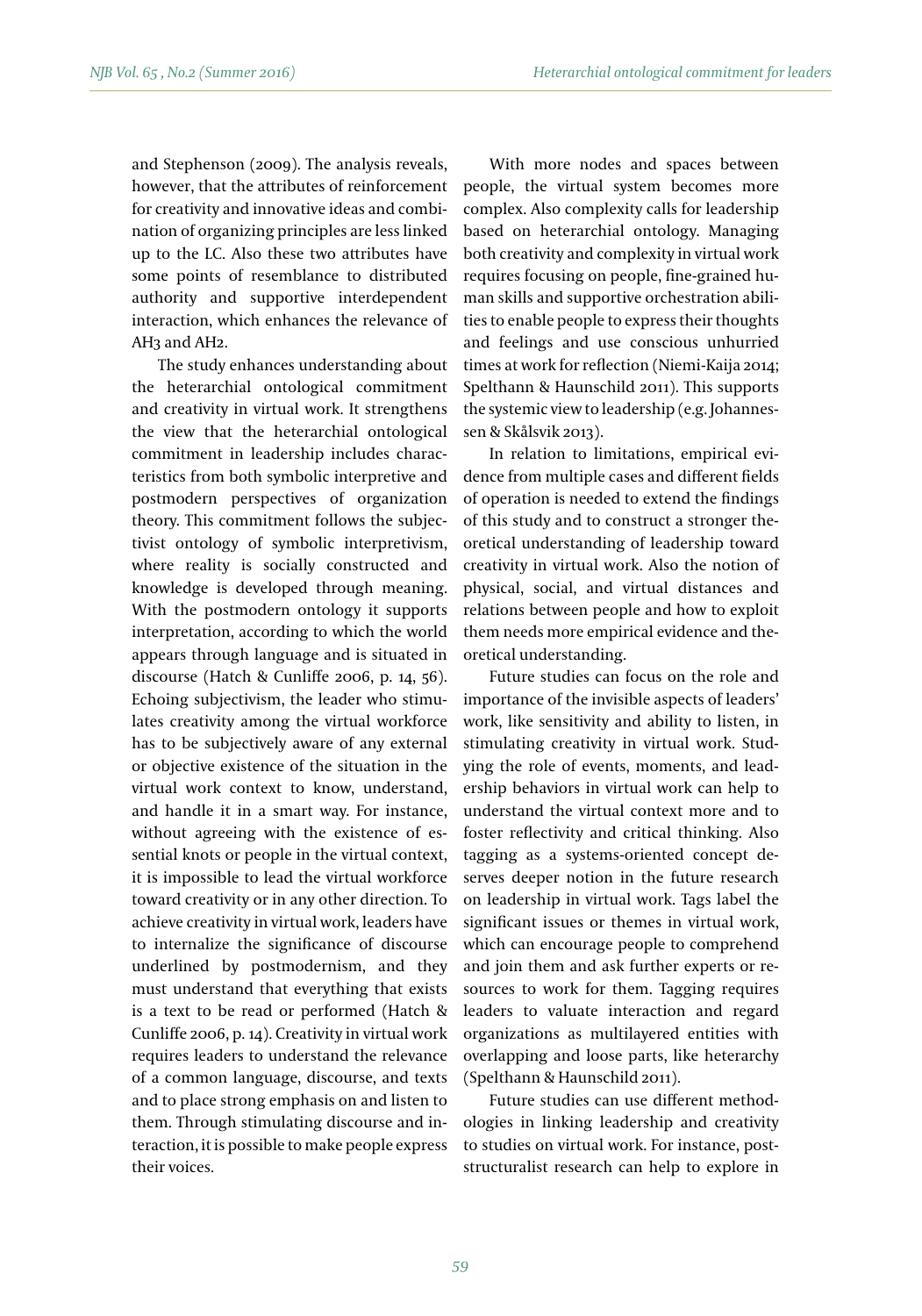data by writing educational narratives and observations and by including affect. Various methodologies can also help researchers and practitioners to become more conscious of the significance of power and different power positions (Aime et al. 2014) in leading the virtual workforce toward creativity and making those positions visible when leading people remotely.

# **6. Theoretical and practical implications**

This study contributes to the scholarly debate by combining two different theoretical streams: leadership of virtual work toward creativity and the heterarchial commitment to leadership. It contributes to the theory by bringing these different theoretical streams together. Hence, the study benefits the future development of leadership theory toward creativity in virtual work. Studies on leadership in virtual work contexts have so far not been based on any specific theoretical framework. By integrating business-oriented and pedagogical leadership perspectives this study broadens the understanding of empowering people and tapping their ideas in leading the virtual workforce toward creativity. The findings support the view of Aime et al. (2014) that heterarchy provides a theoretical core and integrates several distinct bodies of literature that cover the dynamic power relations within groups but are not yet connected to each other.

For leaders in practice, as virtual work is becoming more common, specification of their own ontological commitment can contribute to a more collaborative and committed virtual workforce and innovative outputs. The results suggest that heterarchy as an ontological commitment to leadership can create prerequisites to use ICT tools to raise the present working culture to the next level focusing on changing courses of action. The results underline creativity as a key factor in the new level of working culture, which can be characterized as an interactive course of action of the continuous receiving and giving of feedback to achieve common goals. In the new working culture, attention is focused on people and their interactions, and the role of technology is to create suitable means for creative interaction. People feel that they are looked after and listened to and that their ideas are appreciated and encouraged to be developed. If leadership can foster dynamic organizing energy (Wheatley 2010, p. 143) and bring this into relationships between people, collective creativity can be nourished, and new solutions and outcomes can be found.

#### **7. Summary**

This explorative study positions itself in the leadership philosophy and the ontological foundations of leadership toward creativity in virtual work. It aims at finding out if heterarchy as the ontological commitment is appropriate to leadership toward creativity in virtual work. The study identifies the relations between the challenges in leading the virtual workforce toward creativity and the central attributes of heterarchy in relation to leadership. The findings support the applicability of heterarchial ontological commitment for this leadership. Heterarchy can help leaders to perceive their own role in virtual work in a comprehensive way, develop supportive orchestration abilities and to achieve successful business outcomes in virtual contexts. To achieve creativity and to bring dynamism in virtual work, leaders have to understand virtuality as a networked context, internalize the significance of discourse and stimulate interaction.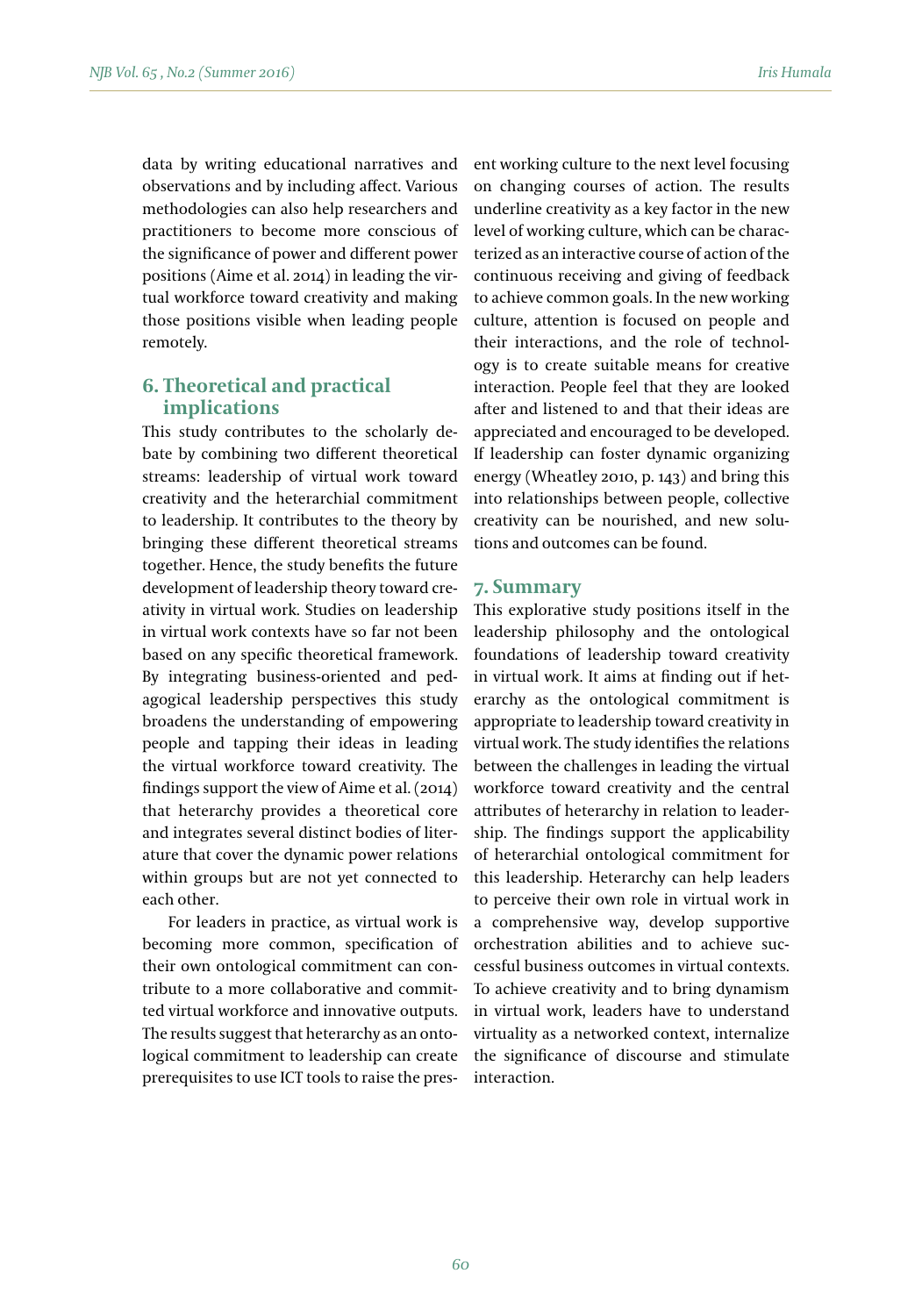#### **8. References**

- Agrifoglio, R. & Metallo., C. (2011). Virtual environment and collaborative work: The role of relationship quality in facilitating individual creativity. In: D'Atri, A., Ferrara, M., George, J.F. and Spagnoletti, P. (Eds.), *Information Technology and Innovation Trends in Organizations, 389–397.* Berlin and Heidelberg: Springer-Verlag.
- Aime. F., Humphrey, S., Scott, D.D. & Paul, J.P. (2014). The riddle of heterarchy: Power transitions in cross-functional teams. *Academy of Management Journal 57:2, 327–352.*
- Alexander, T.M. (1987). *John Dewey's Theory of Art, Experience, and Nature. The Horizons of Feelings.* Albany: State University of New York Press.

Amabile, T.M. (1998). How to kill creativity. *Harvard Business Review 76:5, 76–87.*

- Amabile, T.M. & Kramer, S.J. (2010). What really motivates workers? *Harvard Business Review 88:1, 44–45.*
- Amabile, T.M., Conti, R., Coon, R., Lazenby, J. & Herron, M. (1996). Assessing the work environment for creativity. *Academy of Management Journal 39:5, 1154–1184.*
- Avolio, B.J., Sosik, J.J., Kahai, S.S. & Baker, B. (2014). E-leadership: Re-examining transformations in leadership source and transmission. *Leadership Quarterly 25:1, 105–131.*
- Bass, B. & Avolio, B. (1993). Transformational leadership and organizational culture. *Public Administration Quarterly 17:1, 112-121.*
- Bowen, G.A. (2009). Document analysis as a qualitative research method. *Qualitative Research Journal 9:2, 27–40.*
- Castro, F., Gomes, J. & de Sousa, F.C. (2012). Do intelligent leaders make a difference? The effect of a leader's emotional intelligence on followers' creativity. *Creativity and Innovation Management 21:2, 171–181.*
- Catmull, E. & Wallace, A. (2014). Creativity, Inc.: *Overcoming the Unseen Forces that Stand in the Way of True Inspiration*. London: Bantam Press.
- Clippinger, J.H. III (1999). Order from the bottom up: Complex adaptive systems and their management. In: Clippinger, J.H. III (Ed.), *The Biology of Business: Decoding the Natural Laws of Enterprise,* 1–30. San Francisco: Jossey-Bass Publishers.
- Countlett, D. (2011). *Making is Connecting: The Social Meaning of Creativity, from DIY and Knitting in YouTube and Web 2.0*. Cambridge and Malden: Polity Press.
- Crevani, L., Lindgren, M. & Packendorff, J. (2010). Leadership, not leaders: On the study of leadership as practices and interactions. S*candinavian Journal of Management 26:1, 77–86.*
- Crumley, C.L. (1995). Heterarchy and the analysis of complex societies. In: Ehrenreich, R.M., Crumley, C.L. & Levy, J.E. (Eds.), *Heterarchy and the Analysis of Complex Societies.* Archaeological Papers of the American Anthropological Association 6, 1–5. Arlington: American Anthropological Association.
- Csikszentmihalyi, M. (1999). A systems perspective on creativity. In: Sternberg, R. (Ed.), *Handbook of Creativity, 313–335.* Cambridge: Cambridge University Press. Available at: http:// www.sagepub.com/upm-data/11443\_01\_Henry\_Ch01.pdf (accessed 14 January 2015).
- Davis, S.H. (2006). Influencing transformative learning for leaders. *School Administrator 63: 8, 10–16.*
- Dinh, J.E., Lord, R.G., Gardner, W.L., Meuser, J.D., Liden, R.C. & Hu, J. (2014). Leadership theory and research in the new millennium: Current theoretical trends and changing perspectives. *The Leadership Quarterly 25:1, 36–62.*
- Dotlich D, Cairo P, Rhinesmith S (2008) Complexity, diversity, and uncertainty: The shaky new ground for CEOs. *People & Strategy 31(2): 44–51.*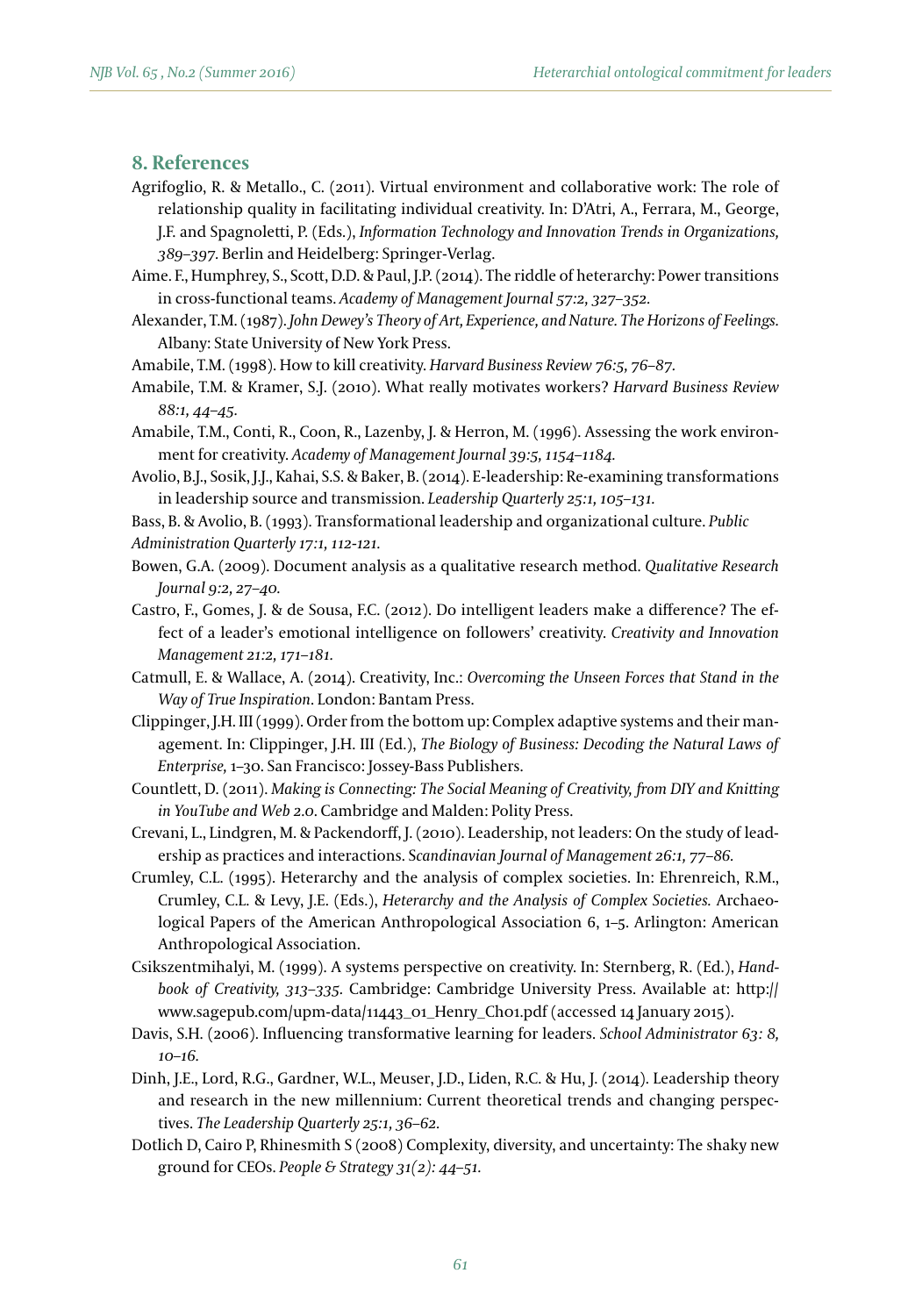- Drath, W.H., McCauley, C.D., Palus, C.J., Van Velsor, E., O´Connor, P.M.G. & McGuire, J.B. (2008). Direction, alignment, commitment: Toward a more integrative ontology of leadership. *Leadership Quarterly 19:6, 635–653.*
- Drazin, R., Kazanjian, R.J. & Glynn, M. (2008). Creativity and sensemaking among professionals. In: Zhou, J. & Shalley, C.E. (Eds.), *Handbook of Organizational Creativity, 263–281.* New York and London: Lawrence Erlbaum Associates.
- Erçetin, Ş.Ş. & Kamacı, M.C. (2008). Quantum leadership paradigm. *World Applied Sciences Journal 3:6, 865–868.*
- Garcia, S. (2014). Developing leaders for a networked economy. TD: *Talent Development 68:9, 42–47.*
- Girard, M. & Stark, D. (2002). Distributing intelligence and organizing diversity in new-media projects. *Environment and Planning A 34:9, 1927–1949.*
- Goldstein, J. (2008). Conceptual foundations of complexity science: Development and main constructs. In: Uhl-Bien, M. & Marion, R. (Eds.), *Complexity Leadership: Part I: Conceptual Foundations, 17–48.* Charlotte: IAP- Information Age Publishing.

Goldstein, J., Hazy, J.K. & Lichtenstein, B.B. (2010). *Complexity and the Nexus of Leadership: Leveraging Nonlinear Science to Create Ecologies of Innovation.* New York: Palgrave Macmillan.

- Grabher, G. (2001). Ecologies of creativity: The village, the group, and the heterarchic organisation of the British advertising industry. *Environment and Planning A 33:2, 351–374.*
- Gray, D.E. (2014). *Doing Research in the Real World.* London, Thousand Oaks, New Delhi and Singapore: Sage Publications.
- Gruber, T.R. (1995). Toward principles for the design of ontologies used for knowledge sharing. *International Journal of Human–Computer Studies 43:5–6, 623–965.*
- Hakanen, M. & Häkkinen, M. (2015). Management possibilities for interpersonal trust in a business network. Case: Health-, exercise- and wellbeing markets. *Nordic Journal of Business 64:4, 249–265.*
- Hamel, G. & Breen, B. (2007). *The Future of Management.* Boston: Harvard Business School Press.
- Handy, C. (1995). Trust and the virtual organization. *Harvard Business Review 73:3, 40–50.*
- Handy, C. (2009). Of hidden connectors and a violin quartet. *People & Strategy 32:1, 9–10.*
- Hargadon, A.B. & Bechky, B.A. (2006). When collections of creatives become creative collectives: A field study of problem solving at work. *Organization Science 17:4, 484–500.*
- Hatch, M.J. & Cunliffe, A.L. (2006). *Organization Theory: Modern, Symbolic, and Post-Modern Perspectives.* Oxford: Oxford University Press.
- Hawkins, P. (2012). *Creating a Coaching Culture: Developing a Coaching Strategy for Your Organization.* Maidenhead: Open University Press.
- Holland, J.H. (2006). Studying complex adaptive systems. *Journal of Systems Science and Complexity 19:1, 1–8.*
- Houglum, D.T. (2012). Myth-busters: Traditional and emergent leadership. *Emergence: Complexity & Organization (E:CO) 14:2, 25–39.*
- Huuhka, M. (2010). *Luovan asiantuntijaorganisaation johtaminen (Management of Creative Expert Organization).* Helsinki: Talentum.
- Hämäläinen, R. & Vähäsantanen, K. (2011). Theoretical and pedagogical perspectives on orchestrating creativity and collaborative learning. *Educational Research Review 6:3, 169–184.*
- Hämäläinen, R.P. & Saarinen, E. (2007). Systems intelligent leadership. In: Hämäläinen, R.P. & Saarinen, E. (Eds.), *Systems Intelligence in Leadership and Everyday Life, 3–38.* Espoo: Systems Analysis Laboratory, Helsinki University of Technology.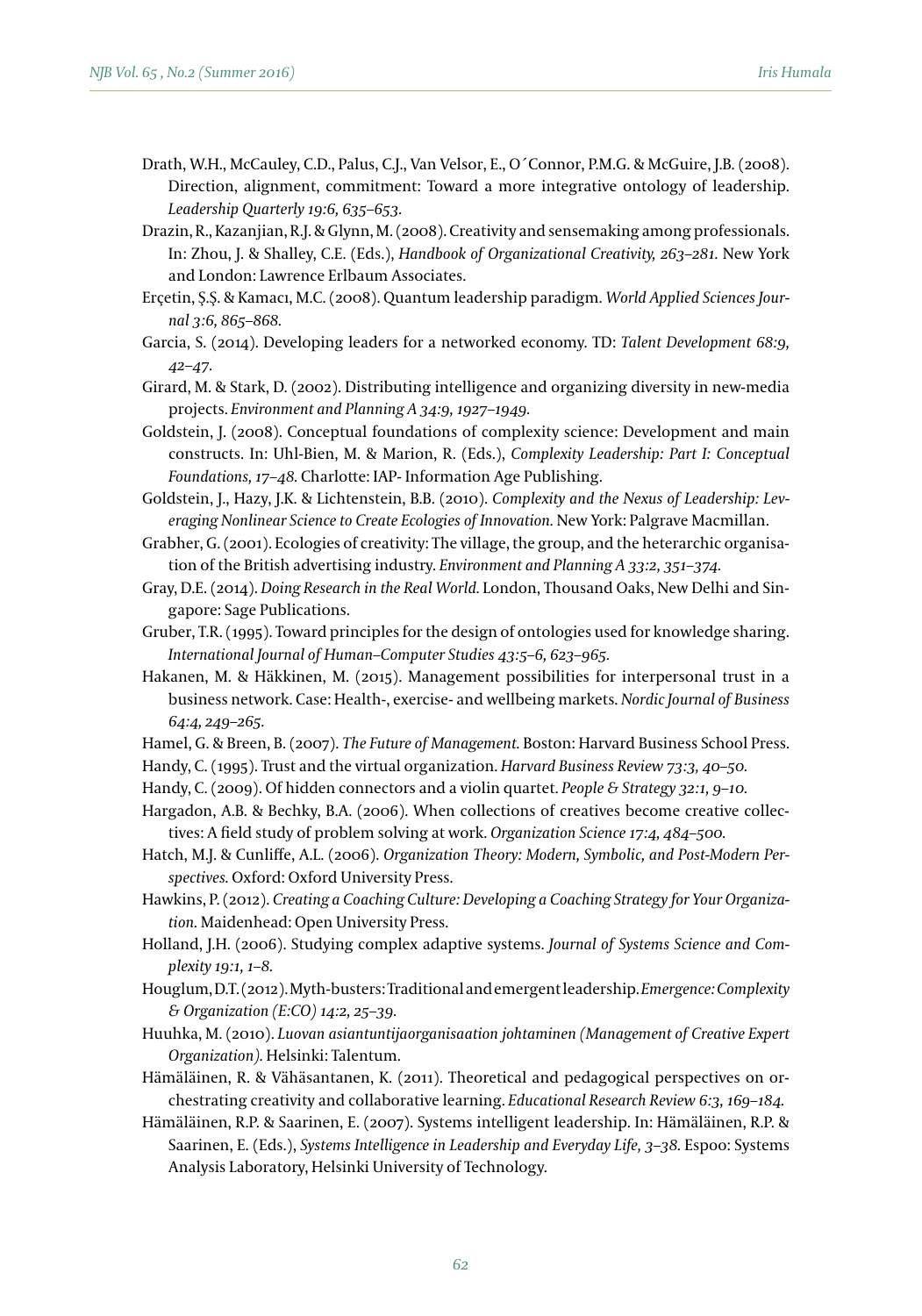- Jarvenpaa, S.L. & Leidner, D.E. (1999). Communication and trust in global virtual teams. *Organization Science 10:6, 791–815.*
- Jenster, N.P. & Steiler, D. (2011). Turning up the volume in inter-personal leadership: Motivating and building cohesive global virtual teams during times of economic crisis. In: Obley, W.H., Li, M. & Wang, Y. (Eds.), *Advances in Global Leadership, 6, 267–297*. London: Emerald Group Publishing Limited.
- Johannessen, J.A. & Skålsvik, H. (2013). The systemic leaders: New leaders in the global economy. Kybernetes: *The International Journal of Systems & Cybernetics 42, 13–34.*
- Johnson, R.B., Onwuegbuzie, A.J. & Turner, L.A. (2007). Toward a definition of mixed methods research. *Journal of Mixed Methods Research 1:2, 112-133.*
- Kleiner, A. (2009). Heterarchies: Human nature transformed? *People & Strategy 32:1, 12–13.*
- Konradt, U. (2014). Toward a theory of dispersed leadership in teams: Model, findings, and directions for future research. *Leadership 10:3, 289–307.*
- Lankshear, C. & Knobel, M. (2004). *A Handbook for Teacher Research: From Design to Implementation.* Maidenhead: Open University Press.
- Linstead, S. & Thanem, T. (2007). Multiplicity, virtuality and organization: The contribution of Gilles Deleuze. *Organization Studies 28:10, 1483–1501.*
- Lipman-Blumen, J. & Leavitt, H.J. (2009). Beyond typical teams: Hot groups and connective leaders. *Organizational Dynamics 38:3, 225–233.*
- McCulloch, W.S. (1945). A heterarchy of values determined by the topology of neural nets. *Bulletin of Mathematical Biophysics 7, 89–93.*
- Metcalf, L. & Benn, S. (2013). Leadership for sustainability: An evolution of leadership ability. *Journal of Business Ethics 112:3, 369–384.*
- Muñoz-Doyague, M.F. & Nieto, M. (2012). Individual creativity performance and the quality of interpersonal relationships. *Industrial Management & Data Systems 112:1, 125–145.*
- Nemiro, J.E. (2004). *Creativity in Virtual Teams: Key Components for Success.* San Francisco: John Wiley & Sons.
- Nie, Y. & Kosaka, M. (2014). A new perspective on leadership for achieving servitization of business. *Journal of Management Research 6:4, 50–62.*
- Niemi-Kaija, K. (2014). *Kokemuksellisuus työelämässä organisaatioestetiikan viitekehyksessä: työntekijöiden subjektiiviset konstruktiot tehokkuudesta (An Aesthetic Approach to Work Experiences: Subjective Constructions of Effectiveness at Work).* PhD Thesis. Tampere: University of Tampere.
- Panteli, N. & Chiasson, M. (2008). Rethinking virtuality. In: Panteli, N. & Chiasson, M. (Eds.), Exploring Virtuality Within and Beyond Organizations, 1-20. New York: Palgrave Macmillan.
- Panteli, N. & Fineman, S. (2005). The sound of silence: The case of virtual team organizing. *Behavior & Information Technology 24:5, 347–352.*
- Parjanen, S. (2012). *Creating Possibilities for Collective Creativity: Brokerage Functions in Practice-Based Innovation.* PhD Thesis. Lappeenranta: University of Lappeenranta.
- Patton, M.Q (2015). *Qualitative Research & Evaluation Methods: Integrating Theory and Practice.*  Fourth edition. Thousand Oaks: Sage Publications.
- Perry, L. (2011). Leadership as harmonization. *Asian Philosophy 21:3, 291–301.*
- Phelps, E.S. (2013). *Mass Flourishing: How Grassroots Innovation Created Jobs, Challenge, and Change.* Princeton and Oxford: Princeton University Press.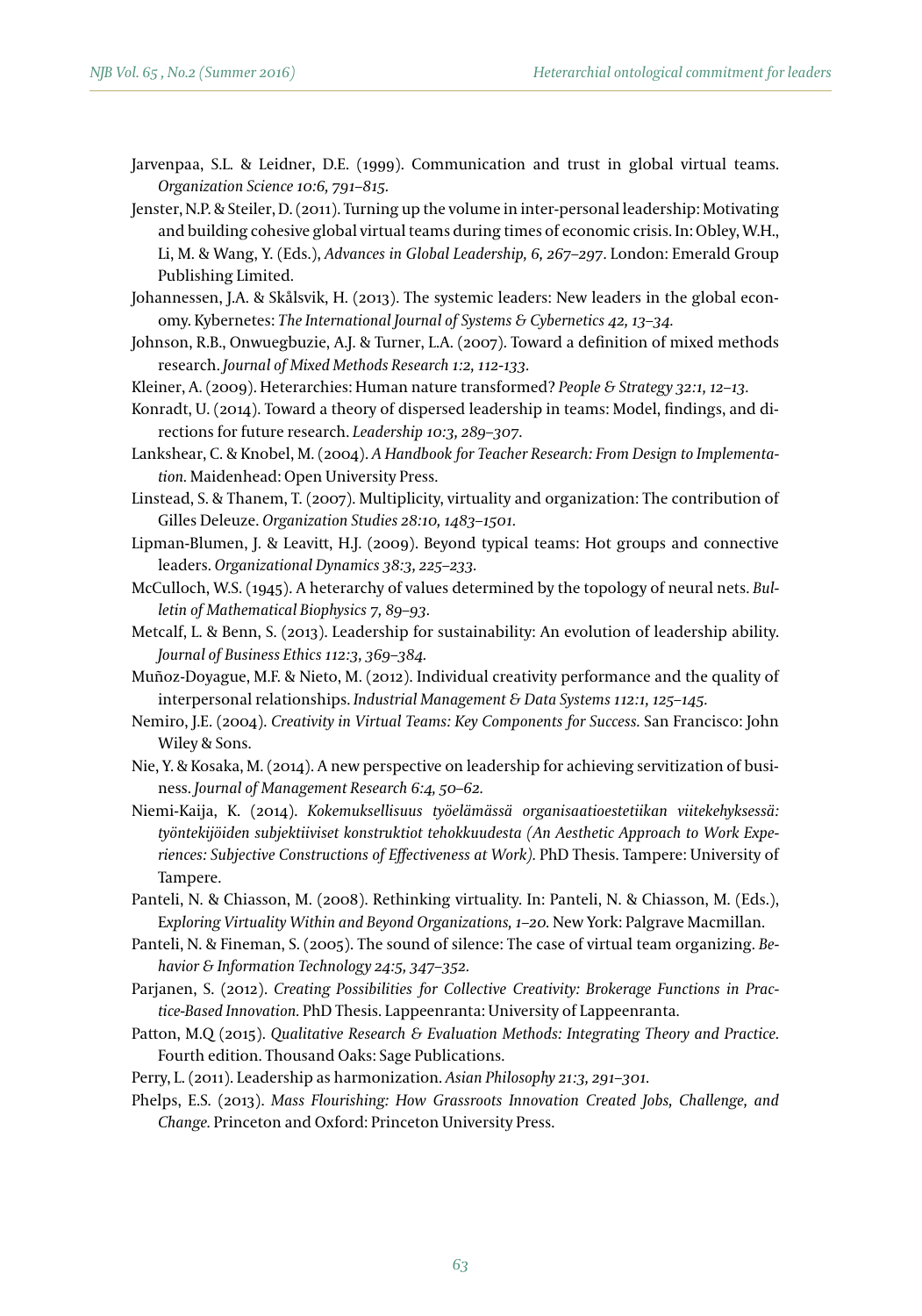- Prior, L. (2011). Using documents in social research. In: Silverman, D. (Ed.), *Qualitative Research, Issues of Theory, Method and Practice.* 3rd edition, 93–100. Los Angeles, London and New Delhi: Sage Publications.
- Riane, E. (2005). The economics of the enlightened use of power. In: Coughlin, L., Wingard, E. & Hollihan, K. (Eds.), *Enlightened Power: How Women Are Transforming the Practice of Leadership, 21–36.*San Francisco: Jossey-Bass A Wiley Imprint.
- Rosen, E. (2009). *The Culture of Collaboration: Maximizing Time, Talent and Tools to Create Value in the Global Economy.* San Francisco: Red Ape Publishing.
- Saunders, M., Lewis, P. & Thornhill, A. (2007). *Research Methods for Business Students.* 4th edition. Harlow: Prentice Hall.
- Sawyer, R.K. & DeZutter, S. (2009). Distributed creativity: How collective creations emerge from collaboration. *Psychology of Aesthetics, Creativity & the Arts 3:2, 81–92.*
- Schein, E. (2009). Concrete examples needed. *People & Strategy 32:1, 8.*
- Sharpnack, R. (2005). The power of shifting context: Becoming a contextual leader. In: Coughlin, L., Wingard, E. & Hollihan, K. (Eds.), *Enlightened Power: How Women Are Transforming the Practice of Leadership, 39–52*. San Francisco: Jossey-Bass A Wiley Imprint.
- Siecke, B. (2009). Concepts of emotions and their relevance for understanding social relations in learning and working. In: Weil, M., Koski, L. & Mjelde, L. (Eds.), *Knowing Work: The Social Relations of Working and Knowing, 231–250.* Bern: Peter Lang AG.
- Spelthann, V. & Haunschild, A. (2011). Organizational creativity in heterarchies: The case of VFX production. *Creativity and Innovation Management 20:2, 100–107.*
- Stark, D. (1999). Heterarchy, distributing authority and organizing diversity. In: Clippinger, J.H. III (Ed.), *The Biology of Business: Decoding the Natural Laws of Enterprise,153-179.* San Francisco: Jossey-Bass Publishers.
- Stark, D. (2009). *The Sense of Dissonance: Accounts of Worth in Economic Life.* Princeton and Oxford: Princeton University Press.
- Stephenson, K. (2009). Neither hierarchy nor network: An argument for heterarchy. *People & Strategy 32:1, 4–7.*
- Sutton, R.I. (2001). The weird rules of creativity. *Harvard Business Review 79:8, 94–103.*
- Thow, Y.L. (2007). The new intelligence leadership strategy for iCAS. *Human Systems Management 26:2, 111–122.*
- Tracy, S. J. (2010). Qualitative quality: Eight "big-tent" criteria for excellent qualitative research. *Qualitative inquiry 16:10, 837-851.*
- Uhl-Bien, M. (2006). Relational leadership theory: Exploring the social processes of leadership and organizing. *The Leadership Quarterly 17:6, 654–676.*
- Uhl-Bien, M., Marion, R. & McKelvey, B. (2007). Complexity leadership theory: Shifting leadership from the industrial age to the knowledge era. *The Leadership Quarterly 18:4, 298–318.*

Uusikylä, K. (2012). *Luovuus kuuluu kaikille (Creativity Belongs to All).* Jyväskylä: PS-kustannus.

- Vygotsky, L. (1978). *Mind and Society.* Cambridge: Harvard University Press.
- Wakefield, R.L., Leidner. D.E. & Garrison, G. (2008). A model of conflict, leadership, and performance in virtual teams. *Information Systems Research 19:4, 434–455.*
- Waterson, A & Preece, A. (1999). Verifying ontological commitment in knowledge-based systems. *Knowledge-Based Systems 12:1–2, 45–54.*
- Weil, M. (2009). Rethinking a network approach in vocational education research. In: Weil, M., Koski, L. & Mjelde, L. (Eds.), *Knowing Work: The Social Relations of Working and Knowing, 209–229.* Bern: Peter Lang AG.